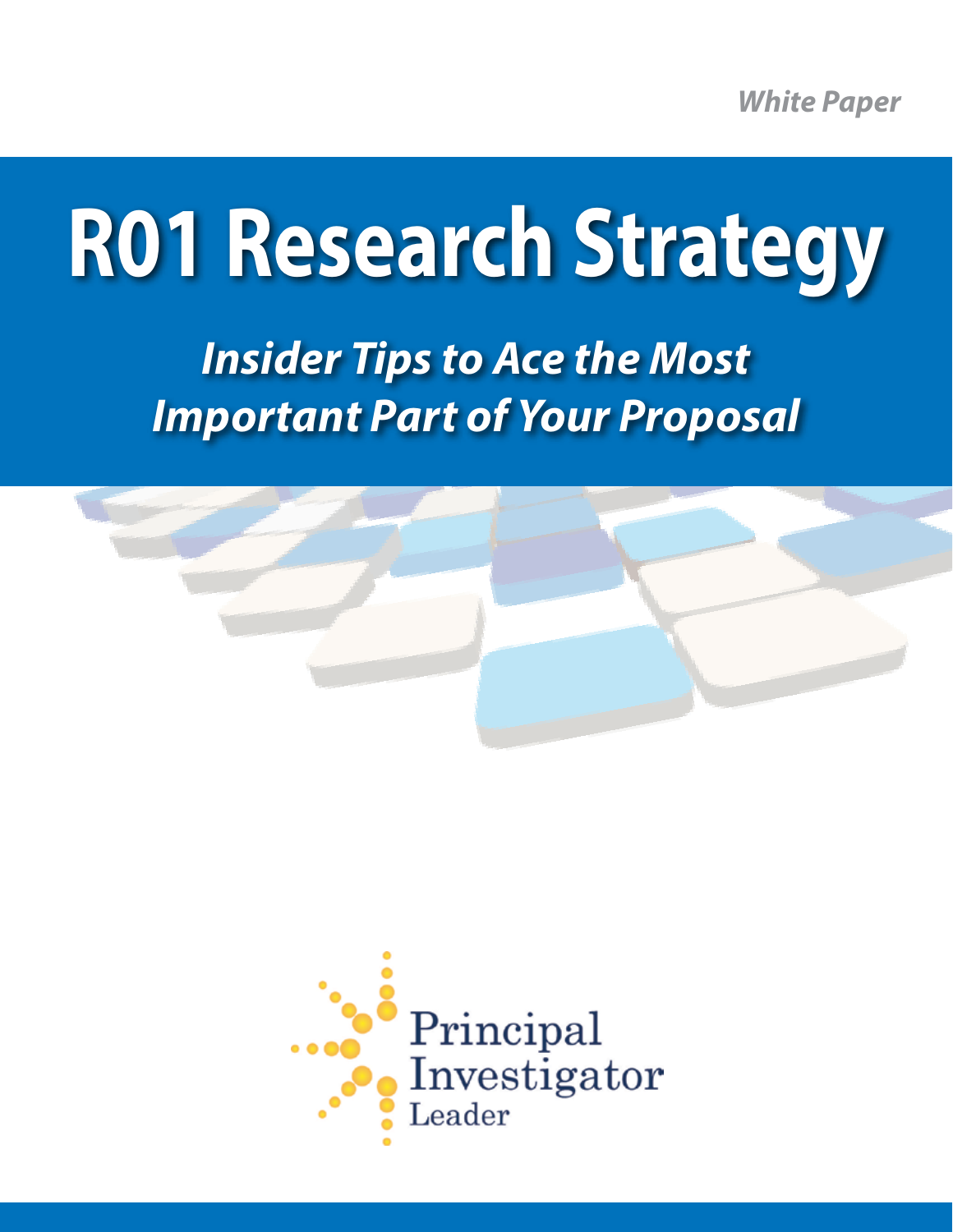# **Table of Contents**

#### [DISCLAIMER]

© 2017 Principal Investigator Leader. All Rights Reserved. Executive Report — **"R01 Research Strategy—Insider Tips to Ace the Most Important Part of Your Proposal"** is published by Principal Investigator Leader, a division of Must Have Info, Inc. This report is endorsed as a valuable tool for continuing professional development by Principal Investigator Leader. The entire contents of this report are protected by Copyright, worldwide. All rights reserved. Reproduction or further distribution by any means, beyond the paid customer, is strictly forbidden without written consent from Principal Investigator Leader, including photocopying and digital, electronic, and/or Web distribution, dissemination, storage, or retrieval. Please submit report violations in confidence; a \$10,000 reward is offered for information resulting in a successful prosecution.

> President/Publisher: Samantha Saldukas ~ Vice President: Lacy Gaskins Content Contributor: Dorothy E. Lewis, PhD ~ Content Coordinator: Stephanie Lane

> > Principal Investigator Leader 1854 Trade Center Way, Suite 201, Naples, FL 34109 USA. Telephone:  $(800)$  303-0129 ~ Fax:  $(239)$  676-0146 Email:  $info@pileader.com \sim Website: www.pileader.com$

The report is an independent publication of Principal Investigator Leader. It is not endorsed, nor has it any official connection to any government agency, organization or society, consultancy, contractor, or vendor. It is not endorsed by, nor does it have any official connection with, the National Institutes of Health or the National Science Foundation. Opinions expressed by private authors are their own, and not official government opinions. Reasonable attempts have been made to provide accurate content. However, of necessity, examples cited and advice given in a national report such as this much be general in nature and may not apply to every particular case. Neither the publishers, editors, board members, contributors, nor consultants warrantee or guarantee that the information contained herein will be applicable or appropriate in every particular situation.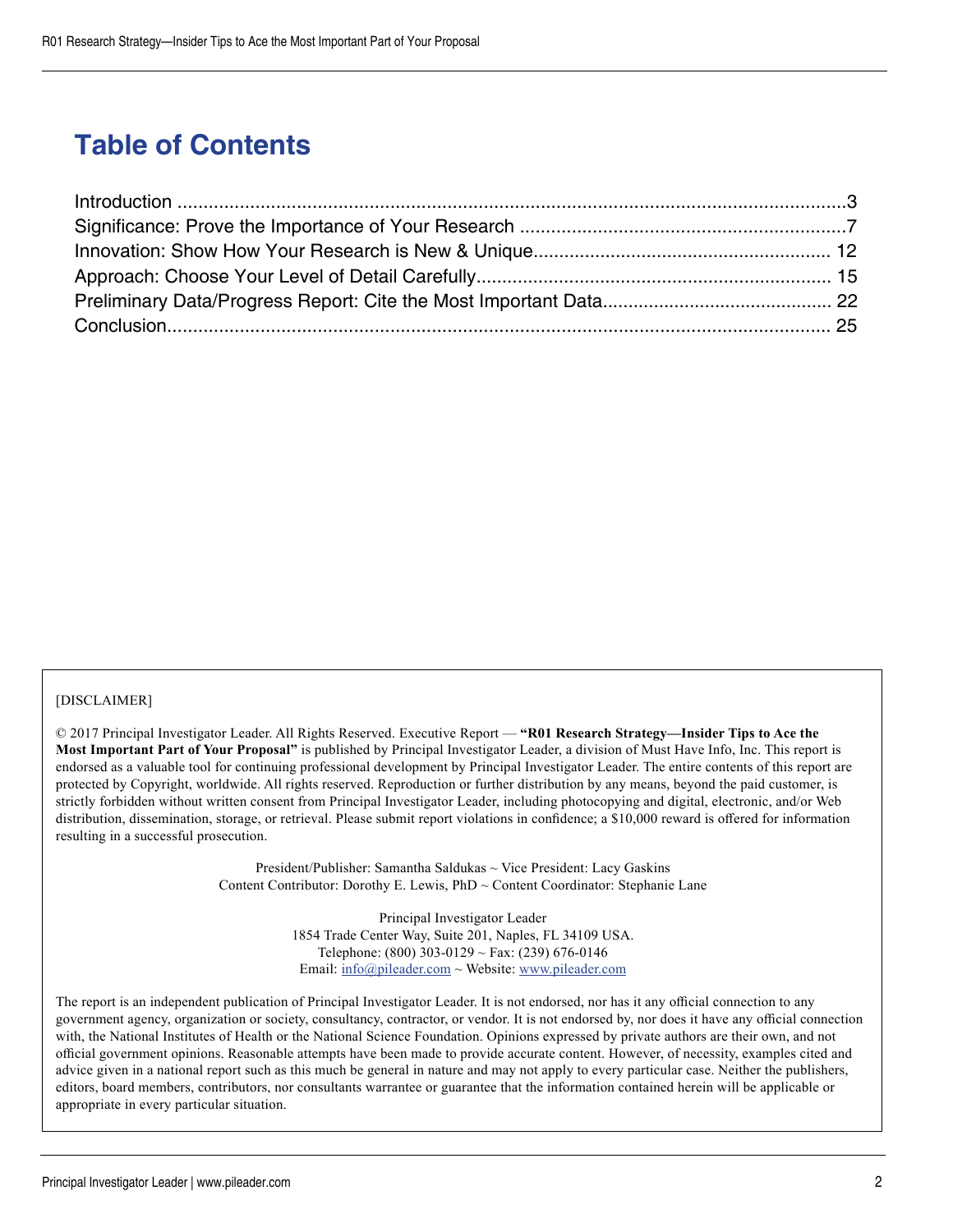# **Introduction**

The National Institutes of Health (NIH) spends the most grant money on R01 awards — in fiscal year 2016 alone the amount awarded in the R01 mechanism totaled more than \$1.9 billion. Renewal grants awarded that year totaled more than \$6.8 billion. But despite these huge amounts, the R01 is highly competitive and difficult to get — out of the 31,831 applications submitted in 2016, only 5,937 were funded. That's just 18.6%.

The R01 is also NIH's biggest research funding mechanism in terms of dollar amounts per award. As the "big fish" in the NIH funding pond, you're facing serious competition for the coveted R01 award. Therefore, your proposal must stand out among the crowd and inspire reviewers to push your application forward.

And one particular part of your proposal will make or break your chances of funding. The Research Strategy section of NIH's R01 grant proposals is the true "meat" of the entire application. You'll likely find yourself spending the greatest amount of time and effort on composing your Research Strategy — which is a smart thing.

NIH reviewers use the Research Strategy section to score your R01 proposal, because the three main components of Research Strategy directly correspond to the three primary criteria that NIH reviewers use to evaluate your proposed project. The three parts are:

**1. Significance** (why your proposed research is important)

**2. Innovation** (the way you want to solve the problem is new, novel, unique)

**3. Approach** (the strategy for how you choose to solve the problem)

The Approach section also includes Preliminary Data for new applications and Progress Report for renewal or revision applications. You should begin each section using the appropriate subheading: Significance, Innovation, Approach, and Preliminary Data or Progress Report.

*The snag:* You have just 12 pages for your entire Research Strategy. That's not a whole lot of space for all this information, and most investigators struggle to get all the most important supporting arguments into this short page count.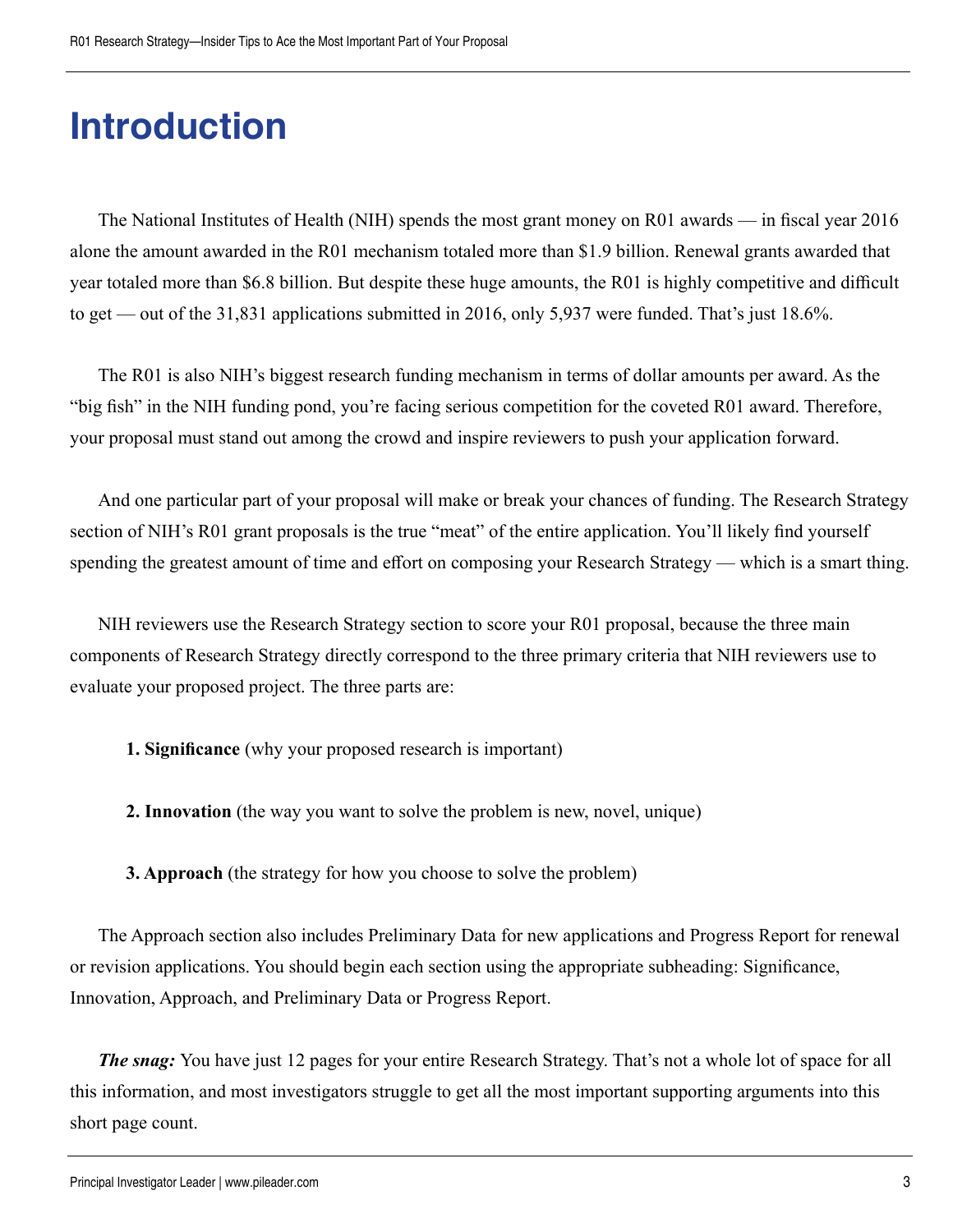NIH doesn't give you a specific way to divide up the 12 pages, but does make some loose suggestions of how to use your space wisely. Here's how you can break down your Research Strategy section:

- **Significance** 1 to 2 pages
- **Innovation** 2 to 2  $1/2$  pages
- **Approach** 4 to 6 pages
- **Preliminary Data/Progress Report**  3 pages

You don't need to stick to these page counts — they're merely suggestions. But you may find these page allocations helpful in planning out your best use of the 12 pages. Most important, you must choose your words wisely and stay to the point, warns **Dorothy E. Lewis, PhD,** professor of internal medicine and infectious diseases at the University of Texas Health Science Center.

## **Before You Get Started...**

Before you jump into writing an R01 grant proposal, you need to make sure you have a fantastic idea and hypothesis to test — one that's important and fills a gap in understanding, Lewis says. You have to be confident that your team specifically is the right one to do the work and that your work will have impact. Also, you'll need doable approaches to each objective in your proposed project that will yield meaningful data.

When it comes to writing an R01 proposal, you can't slap one together at the last minute — in fact, you should plan for at least two to three months of preparation time, Lewis recommends. Break the proposal writing down into manageable chunks, schedule time to work on it gradually, and follow that schedule.

To go after the R01 grant, you need to have an advanced degree at an appropriate institution, as well as preliminary data or published papers related to the proposed research, Lewis says. R01 awards are ideal for projects that require a bigger budget and a longer period of time to accomplish. Best bet: Read the proposal solicitation carefully before you even begin to think about applying for the R01 grant.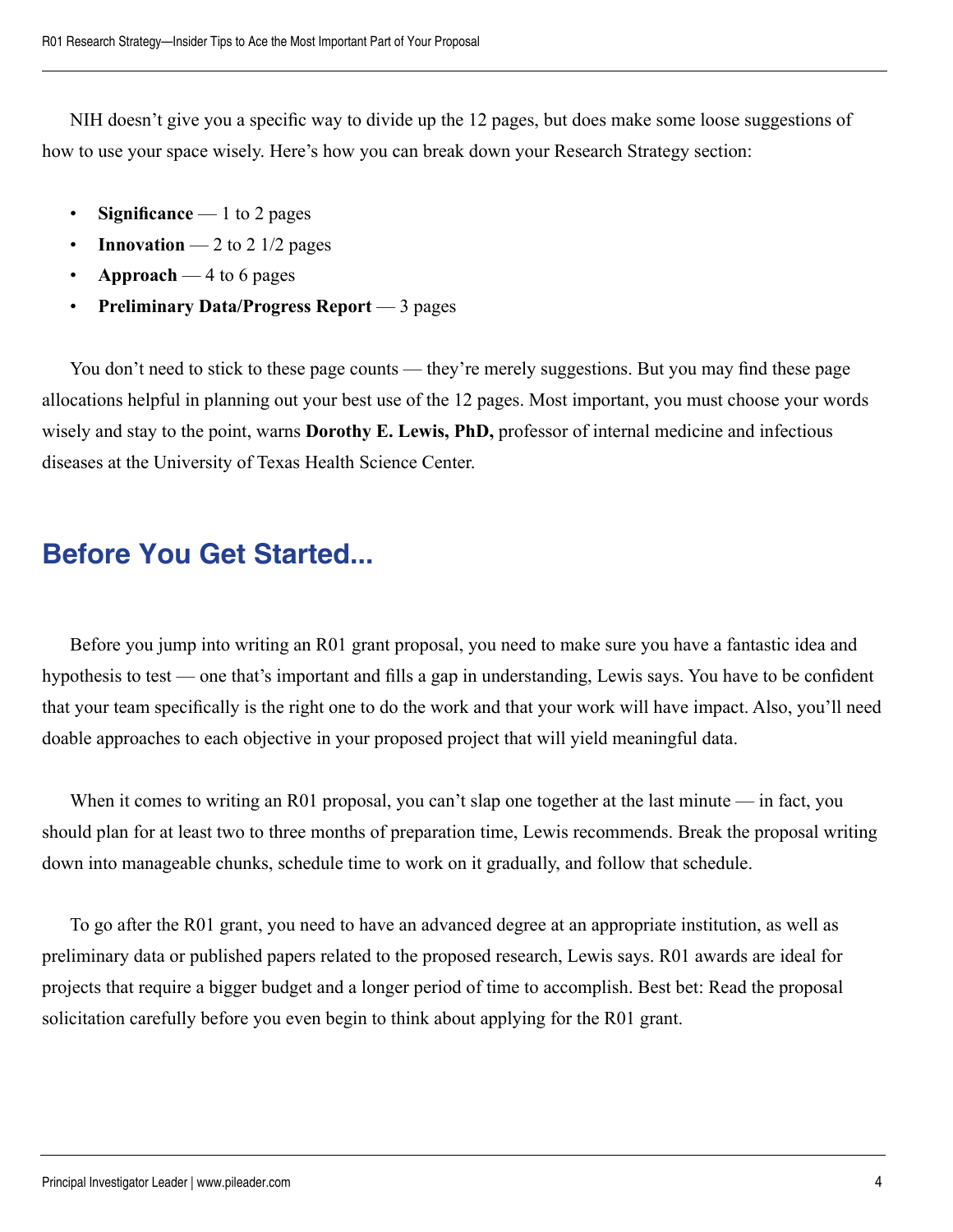# **R01 At-A-Glance: Top 5 Expert Tips**

Lewis offers the following expert tips for seeking an R01 award:

**1) Make sure the proposed work is HOT.** If your research project is a hot area that NIH is interested in supporting then you may increase your chance of funding. The key is to find a niche with little information already out there and which you feel you are at the forefront of accomplishing. If you aren't sure whether your work is hot, look for similar papers and grant awards that are in line with your own research project and papers.

**2) Follow the rules.** Pay close attention to all the rules — big and small — like proposal format, page counts and length, and mandated proposal components. And make sure you understand your own institution's requirements and deadlines.

Also, understand the parts of your proposal that NIH reviewers will score:

- The potential impact your work will have;
- The approaches you'll take (are they feasible?);
- Your track record as a scientist;
- How hot your hypothesis is; and
- Whether you have believable data to back up your ideas.

**3) Don't skimp on your Specific Aims.** You might have two or three Specific Aims, and they should relate — but not depend on one another. You should be able to achieve each one regardless of the others. Provide data to back up each Aim if possible. Remember — this is your core idea and overall plan for solving the problem.

**4) Take special care with Approach.** Your Approaches will weigh heavily in the scoring of your proposal. Your Approach should answer questions — they should not simply be random experiments. Provide the rationale behind each experiment. You may not need to spell out the actual methods, but you do need to clearly explain the strategy and why it will yield answers.

**5) Always interpret your data.** When you're writing up Preliminary Data in the proposal, always provide an interpretation of the data and what it means to your proposed work. Providing data without proper interpretation is the biggest mistake that both new and seasoned PIs make in R01 applications.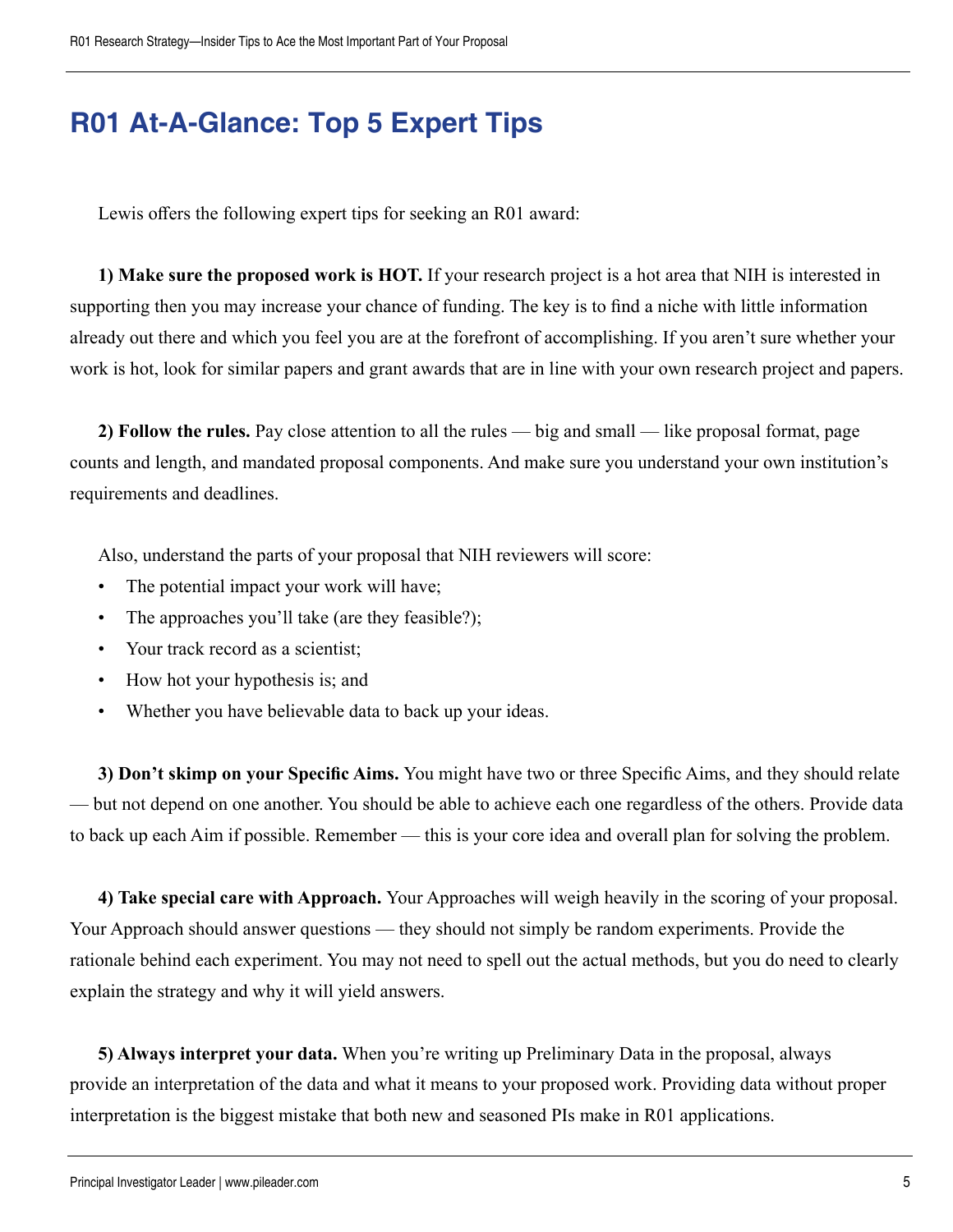If you don't interpret the data, the reviewer will think that you don't know what the data means, you're too lazy to tell the reader what it means, or you're being hasty and not conscientious with your proposal.

## **Style: Beyond the Basic Rules**

First and foremost, you must follow the style rules that NIH has for R01 applications. Use the correct font and margins, Lewis stresses. But also, remember that humans are visual, and reviewers will appreciate color, graphs, figures, visuals and models.

Try to find areas where you can illustrate your points using a graphic or model. Break up the text in your proposal using bold and underline font styles to make points stand out. Also, don't make your proposal one long paragraph — despite page limitations, you should always leave some white space and break up your thoughts appropriately.

While you're trying to revise your proposal for clarity and brevity, think about different ways you can communicate the information, Lewis suggests. Revise your proposal so that all your sentences are in "active" style, and not passive voice. Active voice is clearer, easier to read and proper, while passive voice is often awkward and leaves out important information. For example:

*Active:* We have analyzed the results.

*Passive:* The results were analyzed.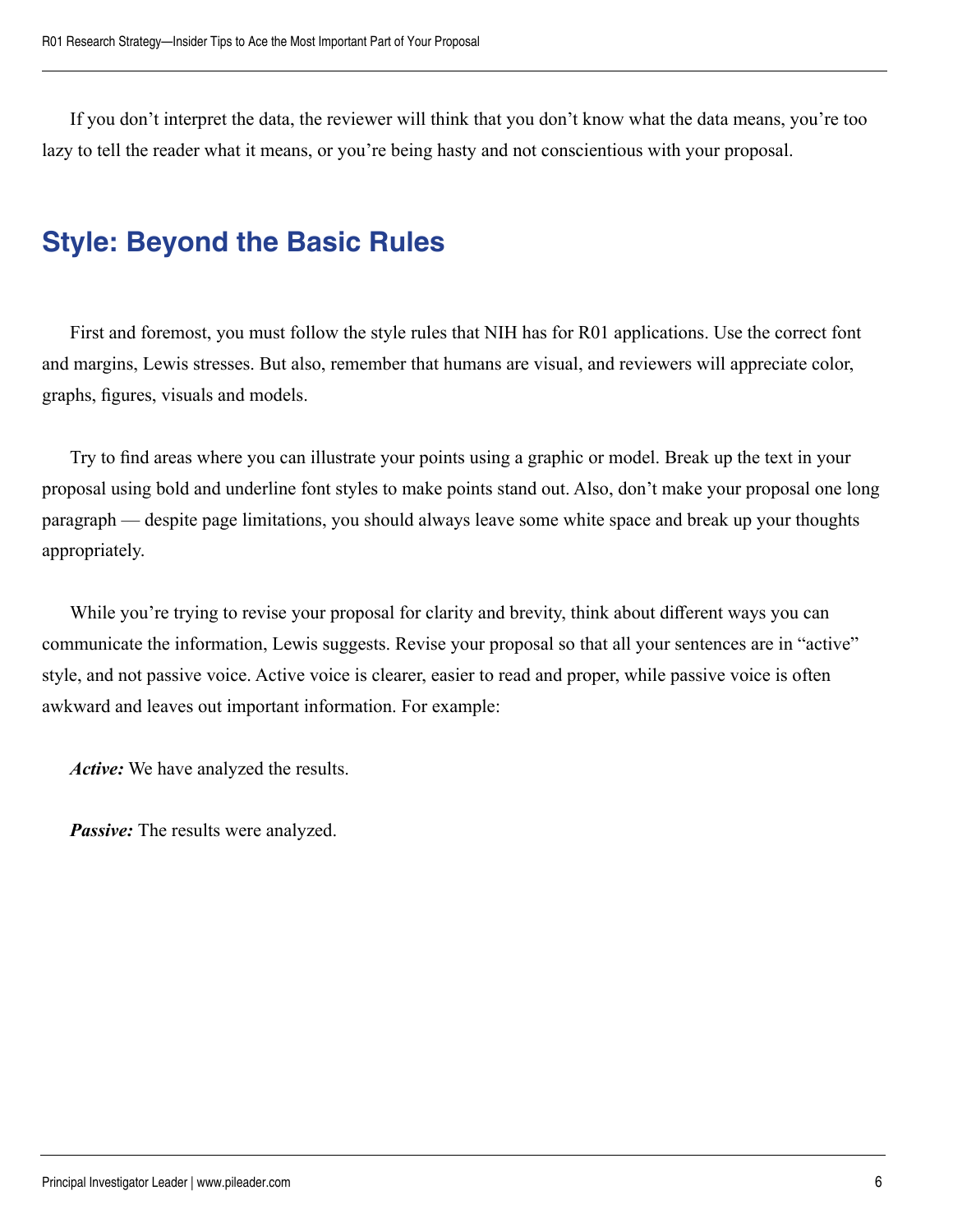# **Significance: Prove the Importance of Your Research**

The first part of your Research Strategy is Significance. Simply put, Significance is the reason your research is important. Reviewers use this section to assign your proposal to the appropriate institute or center for potential funding. When a reviewer considers Significance, he's thinking about what would happen if your proposed project is successful and your Aims achieved — what would be the significance then?

According to NIH, you must include specific elements in your Significance section. Mainly, you need to explain:

- What's the **importance** of the problem you're trying to solve? Or, what **critical barrier** to progress in the field does your project address? Explain how your proposed research will answer:
	- \* Why the results of your proposed project are important;
	- \* How your findings will change science or medicine; and/or
	- \* Save lives or improve quality of life -- and how.
- How will your proposed project **improve scientific knowledge, technical capability** and/or **clinical practice** in at least one broad field? Explain how your proposed research will:
	- \* Fill any specific knowledge gaps in your field;
	- \* Provide new and unique research; and/or
	- \* Test new rationales for treatment.
- How will your project alter the **concepts, technologies, methods, treatments, services or preventive interventions** that drive the field? Explain how your proposed research will:
	- \* Advance your scientific field;
	- \* Meet the NIH's mission to improve health through science; and/or
	- \* Help to ultimately treat, cure or prevent disease.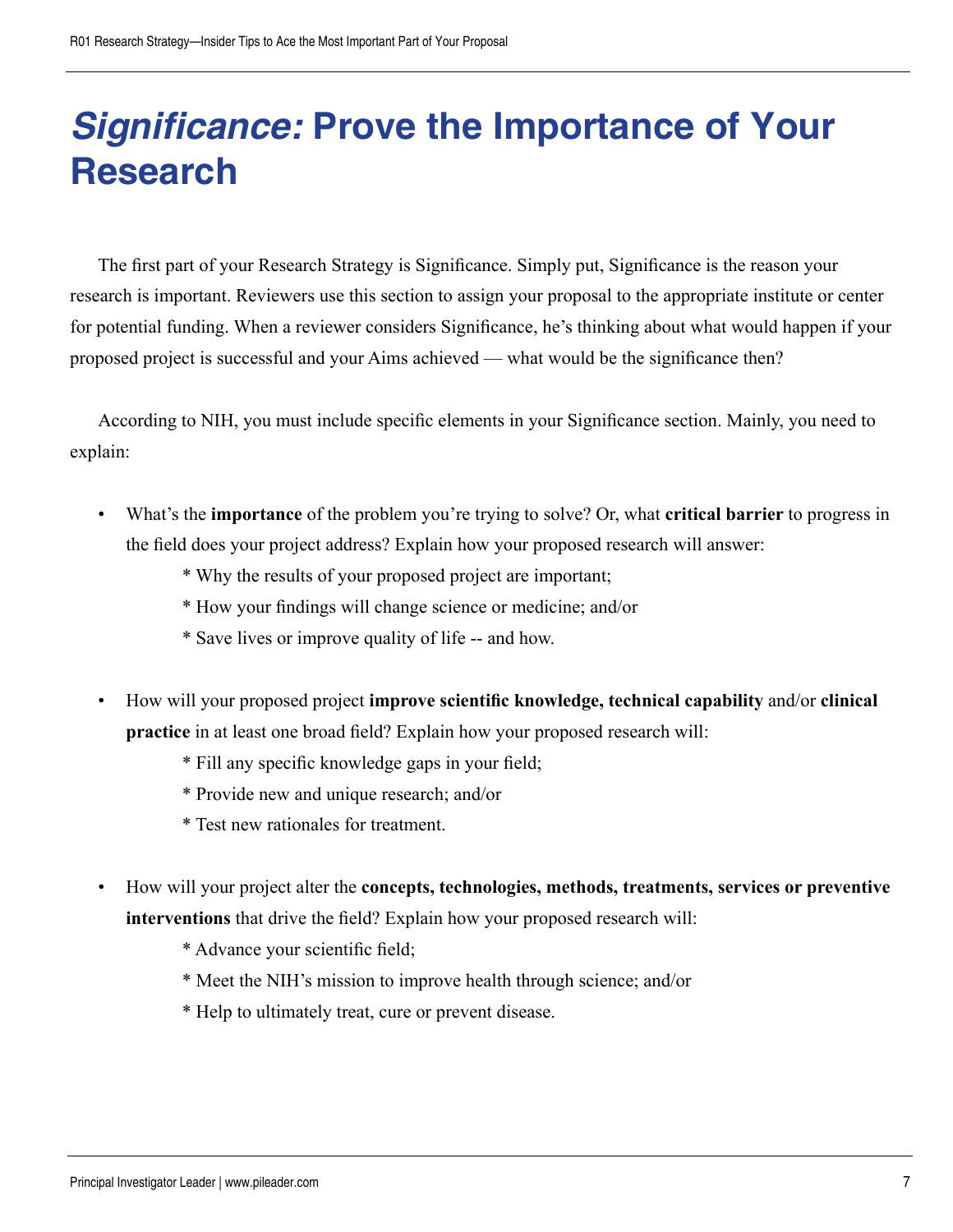# **Break It Down: How to Simplify Your Significance Section**

You have just one or two pages for your Significance section, but you have a lot of ground to cover in convincing reviewers why your proposed research is so vital to the field. So you must keep your thoughts extremely organized and concise.

You can break down your Significance section into about four paragraphs. In the first paragraph, you'll introduce the problem you plan to solve. Strategy: "Try to say in a sentence what your ultimate goal is," Lewis advises. What "big thing" are you trying to find out?

Support the magnitude of the problem by reviewing and citing published data in your field. But be sure to do so very carefully, presenting only relevant and current data — and avoiding outdated research, advises the National Cancer Institute (NCI).

Cite and discuss the literature to review what is already known, but don't make it a book report, Lewis agrees. Instead of making a list of all the related facts, tell the reviewer what he needs to know to understand why your strategies are superior. You can outline the key facts and publications that the reviewer needs to know to understand the significance of what you propose to do, she explains.

In the second paragraph, touch on the most important points supporting the introduction, providing additional background information as needed. In the third paragraph, describe the approach you'll use that will overcome any difficult challenges. "Then, state how you will meet this goal" via specific objectives or Aims, Lewis says. Show how you can build on this approach to develop a reproducible method to solve the problem.

Explain and highlight any potential barriers and alternative approaches related to your proposed research, NCI says. Bring forward any public health considerations as well. Highlight any experimental methods, such as new strategies or proposed interventions.

In the fourth paragraph, drive home your project's significance in a broader context. The true significance is that "what you want to find out should not be understood well," Lewis stresses.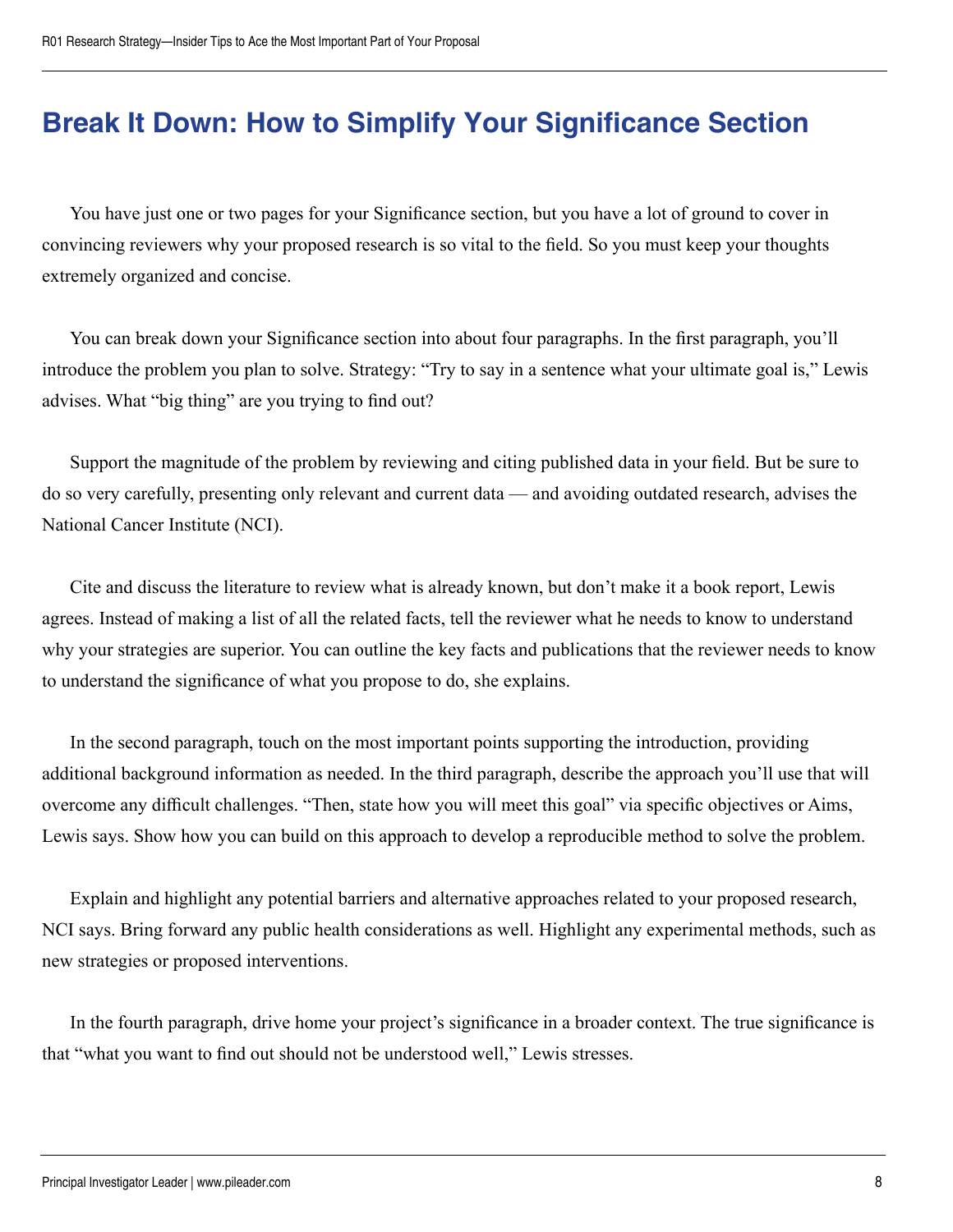Explain how others can apply your proposed research to the field or related areas, NCI advises. Also, prove that you can meet your objectives within the stated time frame. Make sure the Aims you've outlined are reasonable and feasible for the time frame given.

*Key:* Your Significance is how your proposed research fits into solving the problem — a problem that nobody has ever solved before, Lewis notes. How does your data fit into solving the problem? Why are you the best person to solve this problem?

## **Significance Vs. Impact: How to Tell the Difference**

Many of the points you should include in your Significance section can help to support your proposal's Impact. But Significance is not the same as Impact. NIH reviewers look at Significance and Impact very differently.

Unlike Significance, Overall Impact is not a sixth review criterion, according to NIH. Impact accounts for the scored review criteria but is separate and distinct from these criteria. Reviewers rate Impact by integrating the five core review criteria (Approach, Innovation, Significance, Investigators and Environments) and the additional review criteria that are not scored individually.

*Bottom line:* Significance is whether the project is important enough to carry out, while Impact is the value of what NIH gets in exchange for its grant funding at the project's completion. Both Significance and Impact are crucial to your proposal's success, because reviewers look at the two as dependent upon one another.

"A proposal could have Significance, but the Impact may be minimal — that is, the work is important to do, but in the end the impact to the field will be small," Lewis explains. So if you spend millions of dollars and all you find out is that the overall goal is unattainable, you've wasted the money.

*Inside look:* NIH instructs reviewers to evaluate Impact based on the **likelihood** for the proposed project to exert a **sustained, powerful influence** on the **research fields** involved:

**• Likelihood** - Approach and Environment criteria.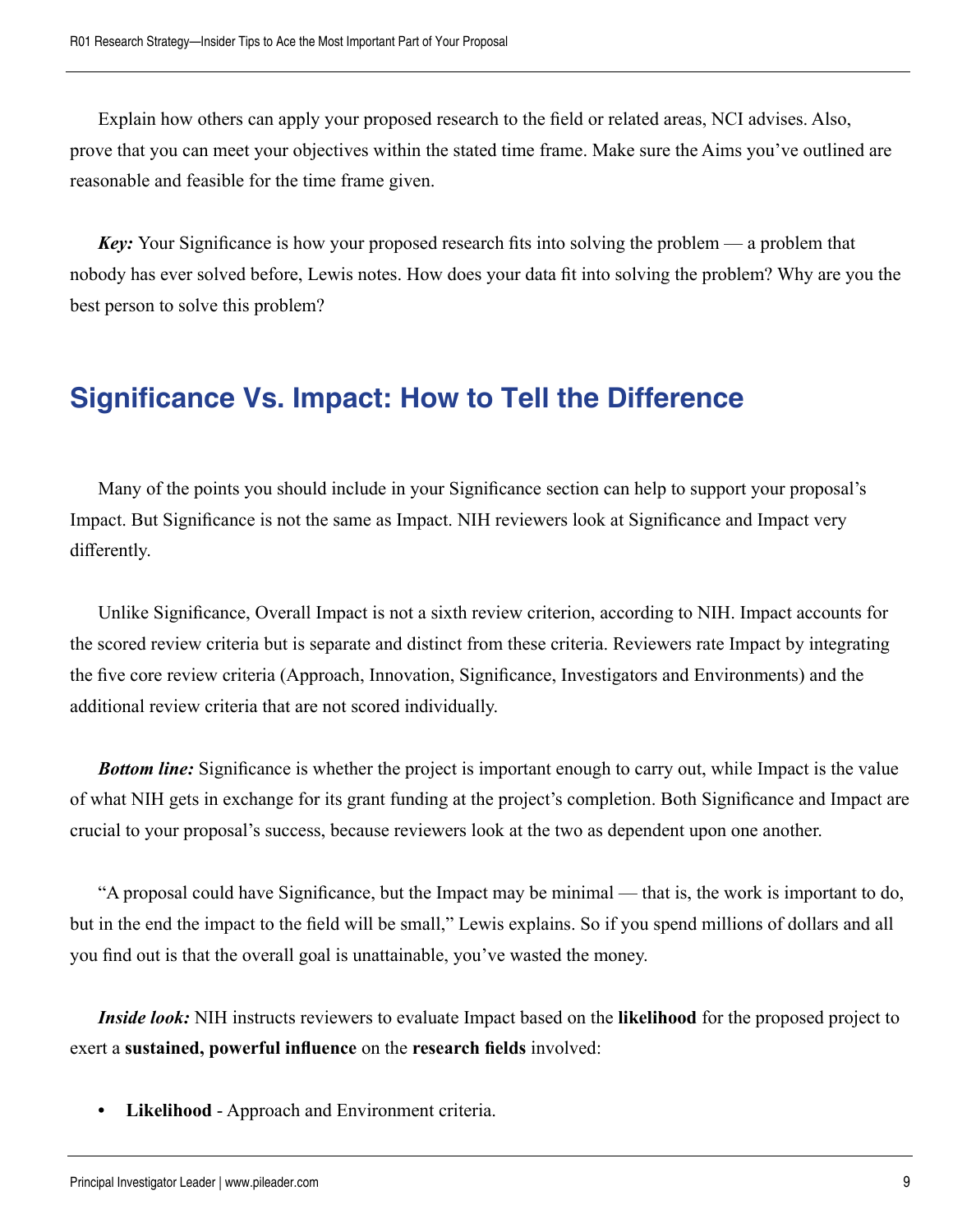- **• Sustained, powerful influence** Significance and Innovation criteria.
- **• Research Fields**  Reviewers need to identify the research fields they believe the project will influence.

Because Impact is so essential to your proposal's ranking in the review process, you should attempt to "weave impact throughout the document," Lewis advises.

*Problem:* What if your research won't affect a large group of people? If this is the case, you can make a translation argument — meaning you can argue that your results could lead to additional developments. So if your proposed research revolves around basic science, employing the translation argument for Significance is critical.

#### **SIGNIFICANCE SECTION EXAMPLE:**

#### **Paragraph One — Introduce the Problem:**

The development of an HIV vaccine that generates broadly-neutralizing antibodies remains an elusive goal. Recombinant subunit glycoprotein vaccines have generated antibody responses that neutralize laboratoryadapted strains (REF) or neutralize only very neutralization-sensitive primary isolates of HIV (REF). Recent studies of HIV-infected populations, however, indicate that up to 20% of individuals develop significant neutralization breadth (REF). Our laboratory has recently published results indicating that…

#### **Paragraph Two — Additional Background:**

The structure and variability of the HIV envelope protein (Env) creates a significant challenge for generating an effective neutralizing antibody-based vaccine. Env is present on the virion surface as a trimer of heterodimeric gp120(SU)/gp41 (TM) subunits. Gp120 variable loop glycosylation is extensive, creating a barrier to access for antibodies known as the "glycan shield" (REF). The extreme sequence variability of gp120's exposed variable loops creates the need for either targeting highly conserved regions…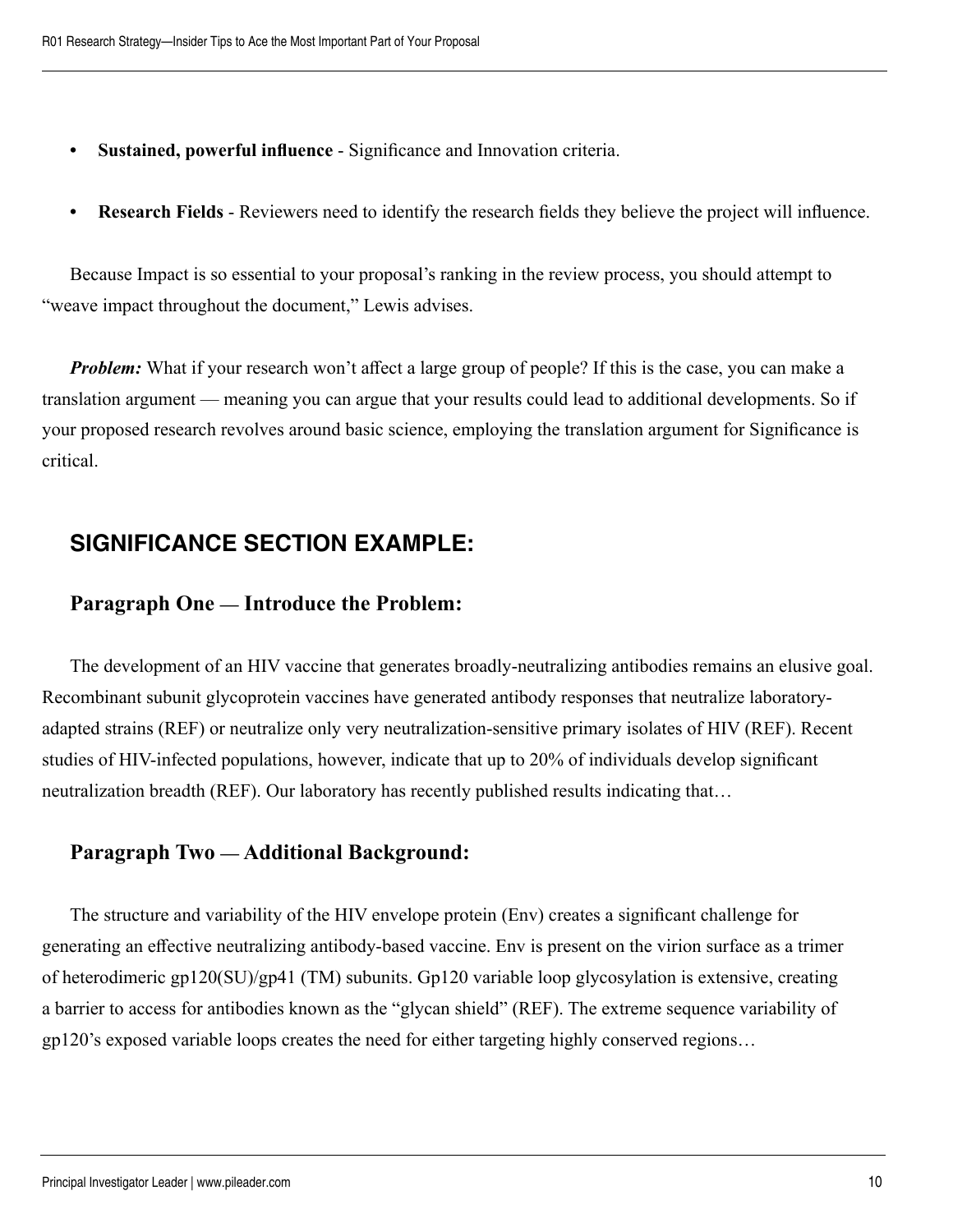#### **Paragraph Three — Emphasize the Significance:**

In this application we describe an approach that will overcome the difficult challenges described above. Using a polyvalent immunogen combined with a novel combination of molecular adjuvants, we hypothesize that a broad neutralizing antibody response against HIV primary isolates will be generated. Indeed, preliminary data presented later in this application are strongly supportive that this approach will be successful. Experiments described in this application will extend these finding to the SIV/macaque model, providing sufficient proof-ofprinciple to support the development of this regimen for human studies.

#### **Paragraph Four — Emphasize the Significance in a Broader Context:**

Results from this study will be significant not only in advancing the development of new generations of vaccines for HIV, but will provide fundamental new knowledge regarding the nature of B cell signaling pathways and the adjuvants required to optimize affinity maturation in a vaccine context. Broad-based neutralizing responses may be of great benefit against a number of pathogenic viruses, including…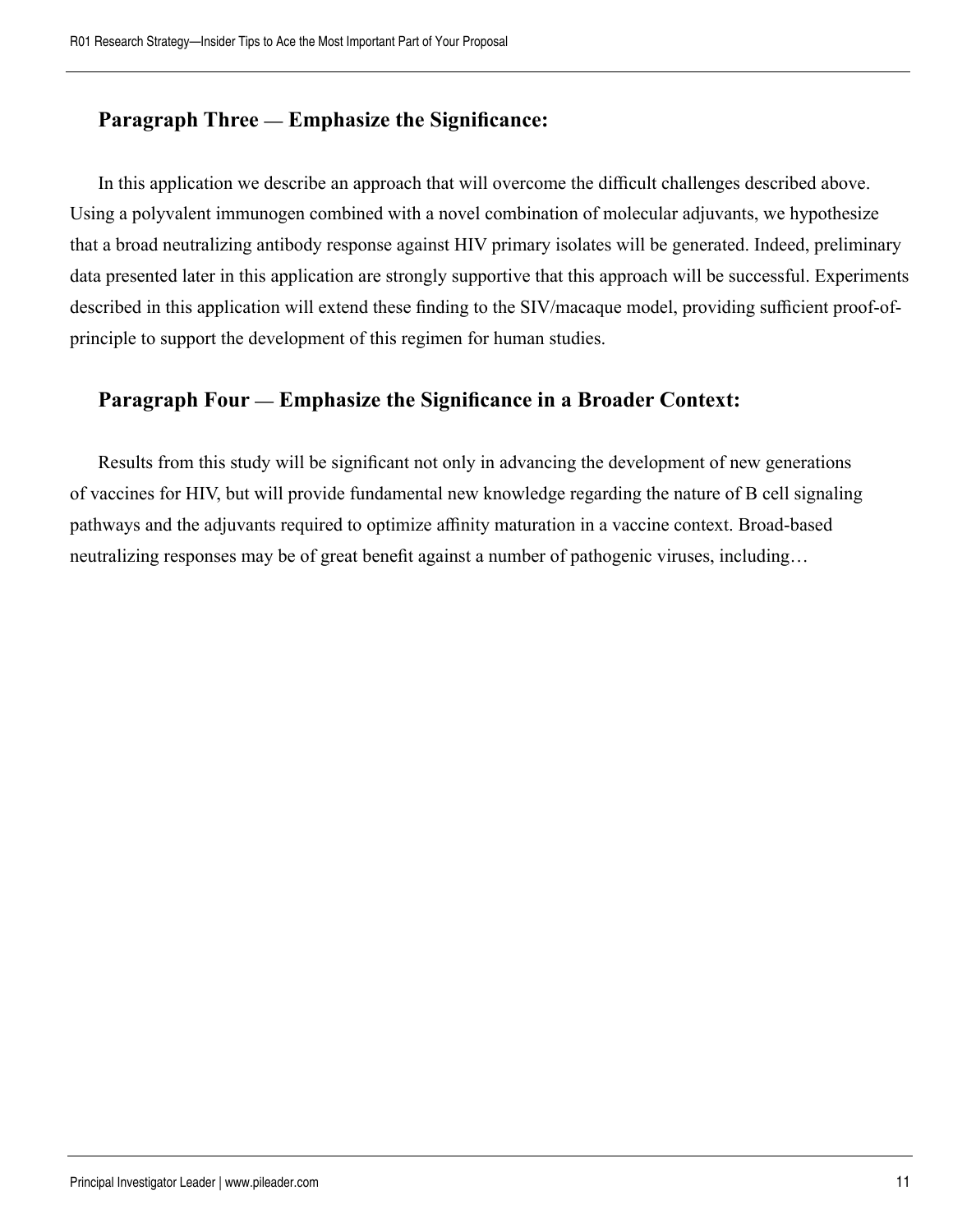# **Innovation: Show How Your Research is New & Unique**

The second component of your Research Strategy is Innovation. How is the way you want to solve the problem new, different, novel and unique? This is your Innovation.

"Make the reader see that you have a novel aspect to solve a problem," Lewis says. This might be a new method, a different way of looking at the problem, or a fantastic team to do the work. "There are many ways the proposal could be innovative," she notes.

In your Innovation section, the NIH wants you to explain:

- How your project proposes to alter current research and clinical practice standards.
- Any new concepts, methodologies, approaches, interventions or instrumentation you propose to use or develop.
	- \* How are they better than what's already in existence?
	- \* How are your proposal's concepts and methodology new to your research field?
- Any improvements, new applications or refinements of theoretical concepts, interventions, instrumentation, approaches or methodologies.

You should also include any novel findings from the preliminary data, later detailing this data in the Approach section, advises the National Institute of Allergy and Infectious Diseases (NIAID). Additionally, you should explain how your study design and outcomes are new, novel or otherwise innovative.

Be clear when you're stating what is new and innovative about your proposal, and ensure that the reviewer understands why your proposed work is so ground breaking by providing any necessary background information and explanation. If your experiments work out like you expect, what is new and ground breaking about the information you'll obtain by the end of your project?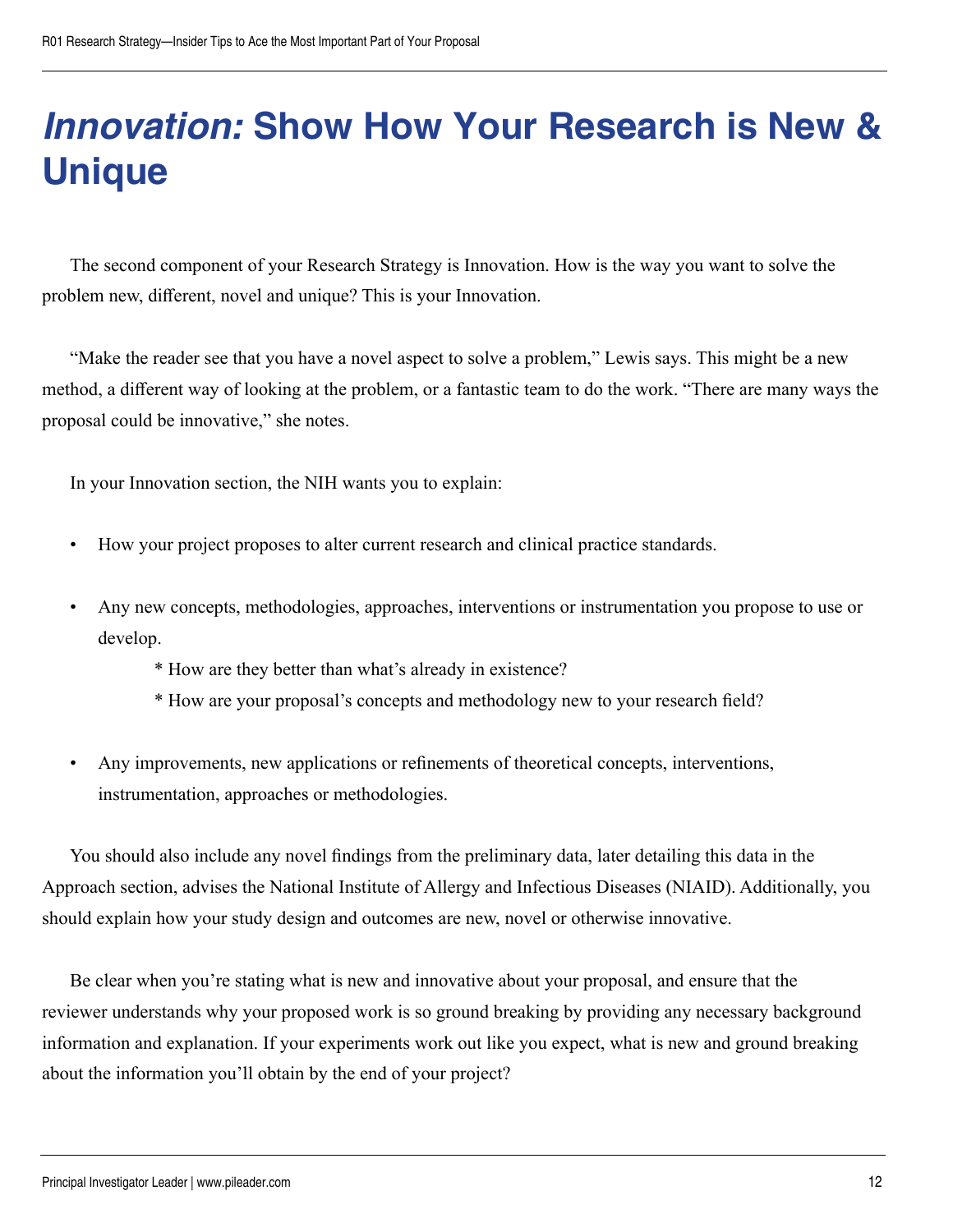## **Innovative Vs. 'Feasible': What You Need to Prove**

You're all fired up about how innovative your proposed project will be and what extraordinary data you'll gather, but the reviewer might not be so eager to fund your project. Why? Maybe the reviewer doesn't think your big, new idea is very feasible.

You can propose something entirely new and ground breaking if successful, but you must prove to the reviewer that the idea is feasible, Lewis stresses. "The reader needs to see that what is proposed is possible — not fanciful, not "pie in the sky." Because reviewers are usually established PIs, being too creative in your proposal can make them doubt your realism.

*Bottom line:* The more innovative your proposed research, the stronger your case should be to challenge the current models. According to Lewis, the two best ways to prove that your idea is innovative but still feasible are:

**1. Show the Data** — Make the reviewer believe in your argument by presenting logical, understandable and convincing data. And don't just present the data, but also explain what you think it means.

**2. Show Your Track Record** — Sure, your idea is extremely innovative and daring, but you're the investigator whose track record and past accomplishments make you equal to the task. Show your track record as a research scientist of solving problems and your expertise in the specific field. Also, emphasize your past innovative accomplishments.

Prove to the reviewer that your strategy is well-thought-out and that you've examined many different methods to reach your goal. Use everything you can to prove to the reviewer that you're capable of the job your employment history, education, published works and past research endeavors.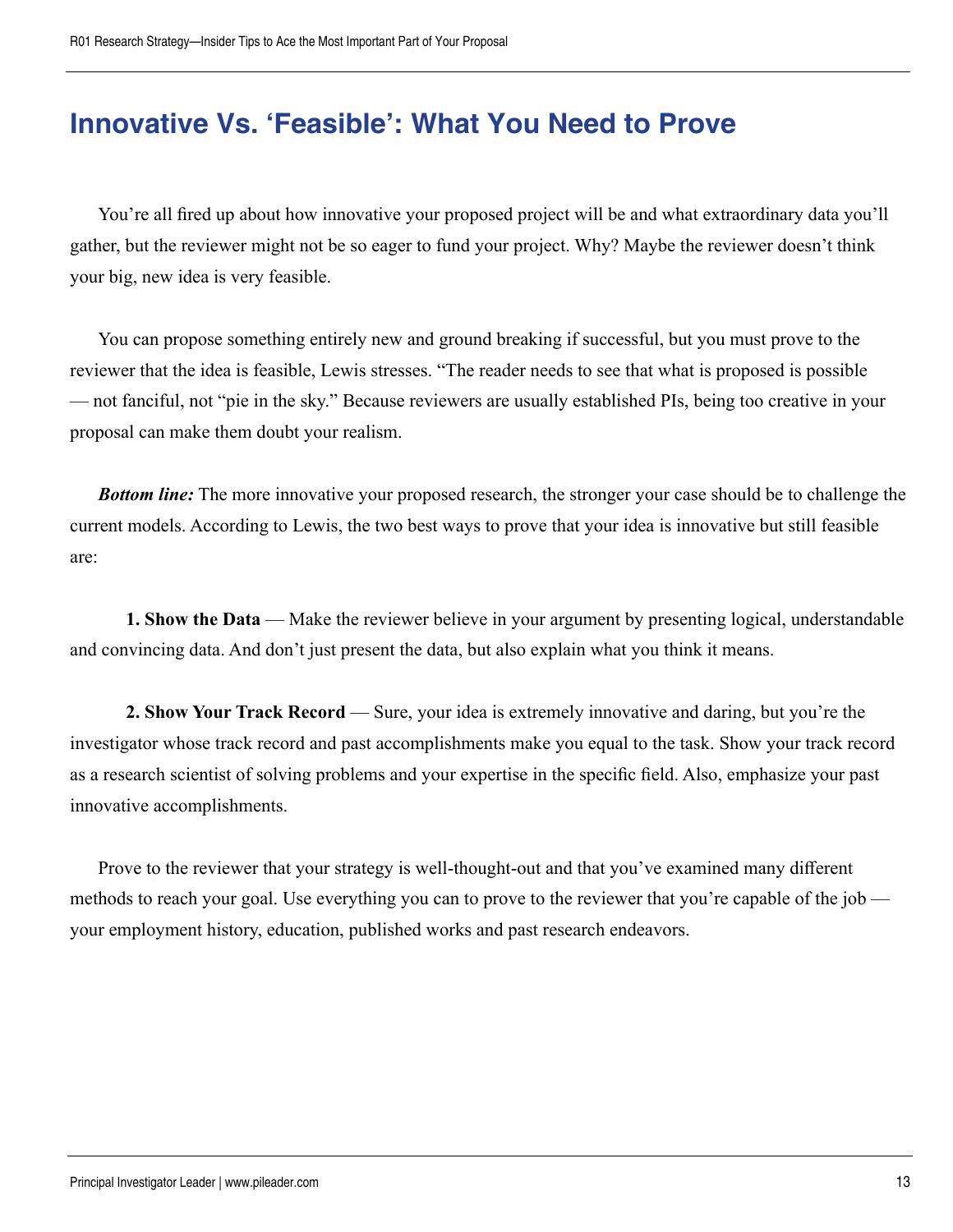#### **INNOVATION SECTION EXAMPLES:**

Experiments outlined in this application will employ a novel approach to generate broad-based immune responses to HIV. While previous studies have established the value of generating HIV-specific T cell responses, they have fallen short in combining T cell-based immunogens with effective B cell immunogens. In this study, we will employ innovative B cell stimulation methods with…

-------

Our study is innovative because combining CryoEM tomography with high-resolution live cell microscopy represents a novel approach that will allow us to better define the intracellular trafficking of the Gag polyprotein. We have developed an innovative method of correlative microscopy, and will combine this with more conventional approaches to answer fundamental questions remaining in this field. For example, only through this technique will it be possible to define the morphology of Gag protein assembly intermediates…

-------

These studies are high risk, high reward, in that characterization of microparticles over gestation and in preeclampsia has not been done. The hypothesis that they are indicative of physiologic events in vivo is novel and testable. We have considerable expertise in flow cytometric methods and a long-term interest in maternal health. These attributes make us the ideal group to perform these studies. Coupled with the subset proteomics approaches, we will greatly advance understanding of the physiology of pregnancy and the development of biomarkers for preeclampsia...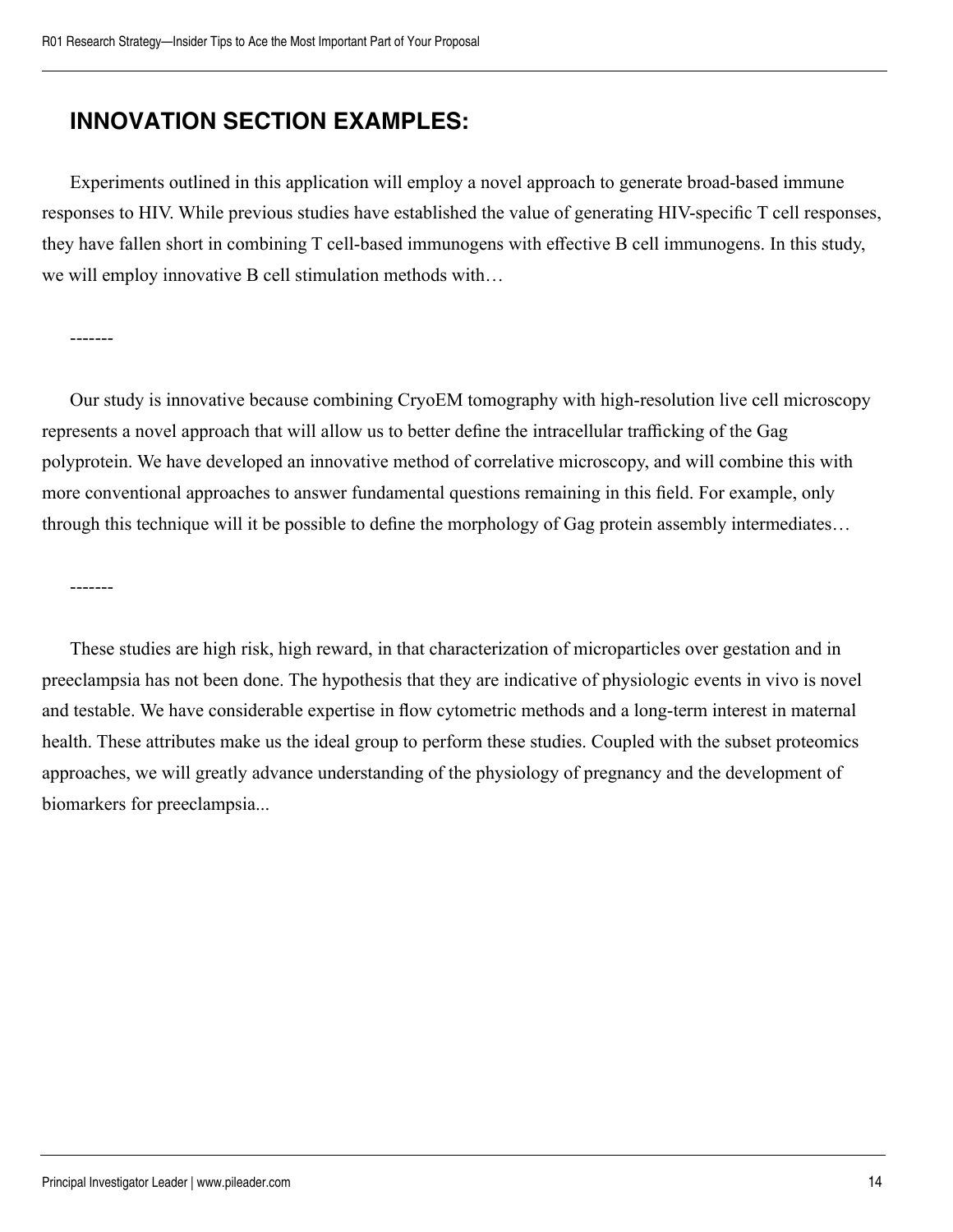# **Approach: Choose Your Level of Detail Carefully**

The Approach section is basically how you choose to solve the problem — how you will study each Aim, Lewis states. This section should describe how you are going to solve that specific Aim, including your experimental design, as well as some methods and preliminary data to support each Aim.

In the Approach section, the NIH instructs you to detail the following:

- Your overall strategy, methodology and analyses you plan to use to accomplish your Specific Aims (and if you have not included a separate resource-sharing plan, you should use this section to indicate how you will collect, analyze and interpret data, as well as any resource-sharing plans as appropriate).
- Potential challenges, alternative strategies and benchmarks for success that you anticipate to achieve your Aims.
- If your project is in the early development stages, note any strategies to establish feasibility and how you plan to manage any high-risk aspects.
- Any hazardous procedures, situations or materials and precautions you will use to address them.

In the first paragraph for Approach, describe the key area you're focusing on and highlight any new data, Lewis advises. If this is your own data that makes you think of a new method, state as such.

Ultimately, you need to provide enough explanation and detail in your Approach to make the reviewer confident in your idea. When you're mentioning your preliminary data or published work, tie it back to the "big picture," Lewis recommends. Explain how the data leads you in a logical progression to the next step.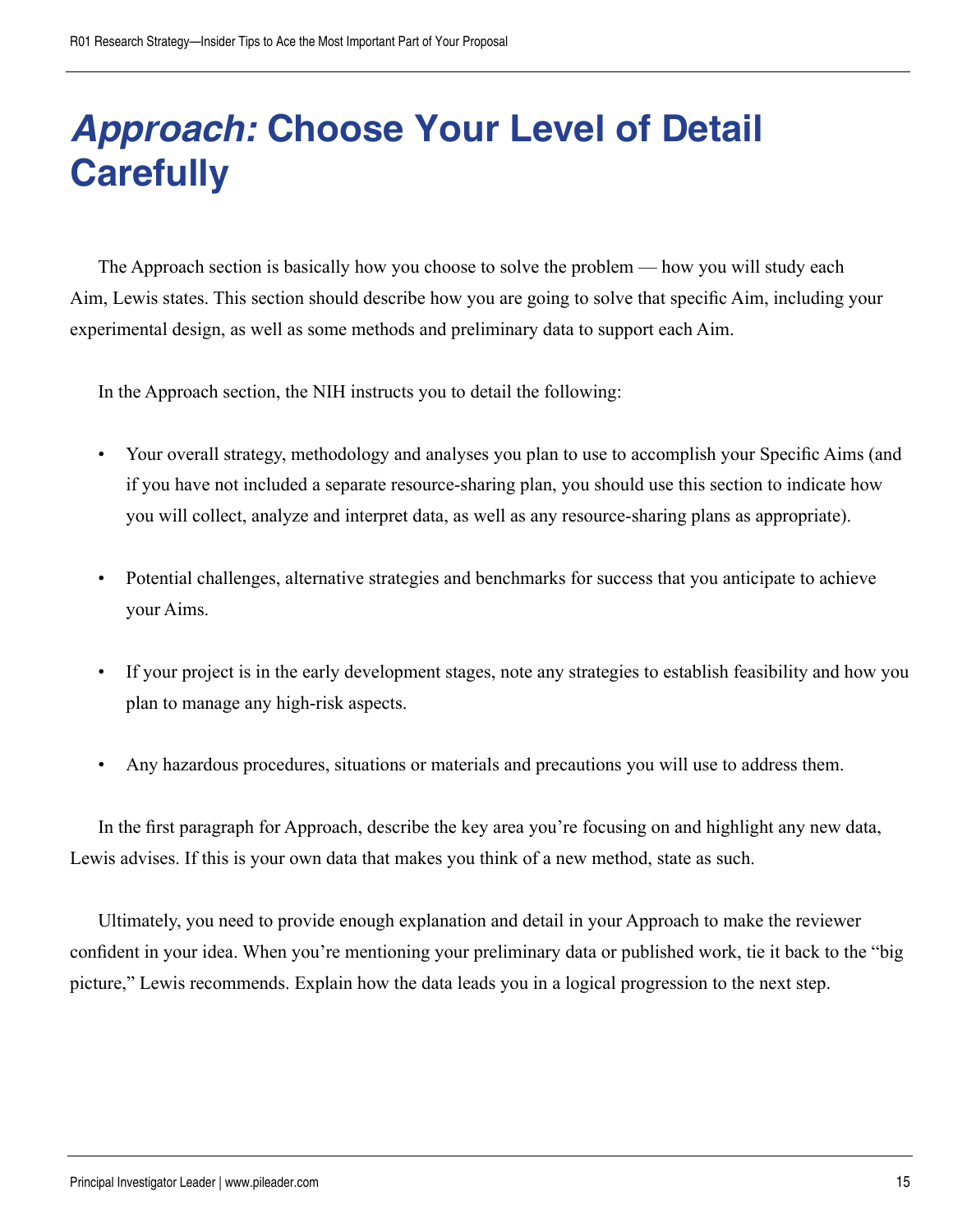# **Focus on the 'Unique' Experiments**

Explain your experiments in enough detail to show reviewers that you understand what the proposed study will involve and that you can effectively conduct the research, NIAID advises. Don't go into the same exhaustive level of detail that you would in a publication.

Really, there's a fine line between sufficient detail and too little detail, especially considering your tight page limits. If some of your planned experiments are routine, simply provide enough detail to explain them. But for any experiments that are unique and innovative, go into more detail.

Another way to avoid excessive detail is to refer to publications that describe your methods, instead of including the entire explanation in your text, NCI recommends. But keep in mind that, if possible, any publications you cite should be your own.

**Crucial:** You must also describe your alternative plan of attack and the various paths you might take based on the results of your experiments. Explain that if you get result X, then you will follow plan X, but if you get result Y, you will follow plan Y, NIAID states. Account for all the possible experimental outcomes, and then demonstrate to the reviewer that you've thought of all these potential outcomes and how you will proceed with your research based on the various possible results.

# **Prove You're Qualified to Perform the Experiments**

If you're an experienced investigator and have used the experimental methods or technologies before, you can state that and cite any relevant work, and then move on. But if you're a less-experienced PI and haven't used the technologies or performed the type of experiments proposed, you have a little more work to do in your Approach section.

Tie your personal statement and other Biosketch information into your Approach, highlighting what you do well and why you're distinctly qualified for this project, NIAID recommends. You need to assure the reviewer that you're the investigator for the job.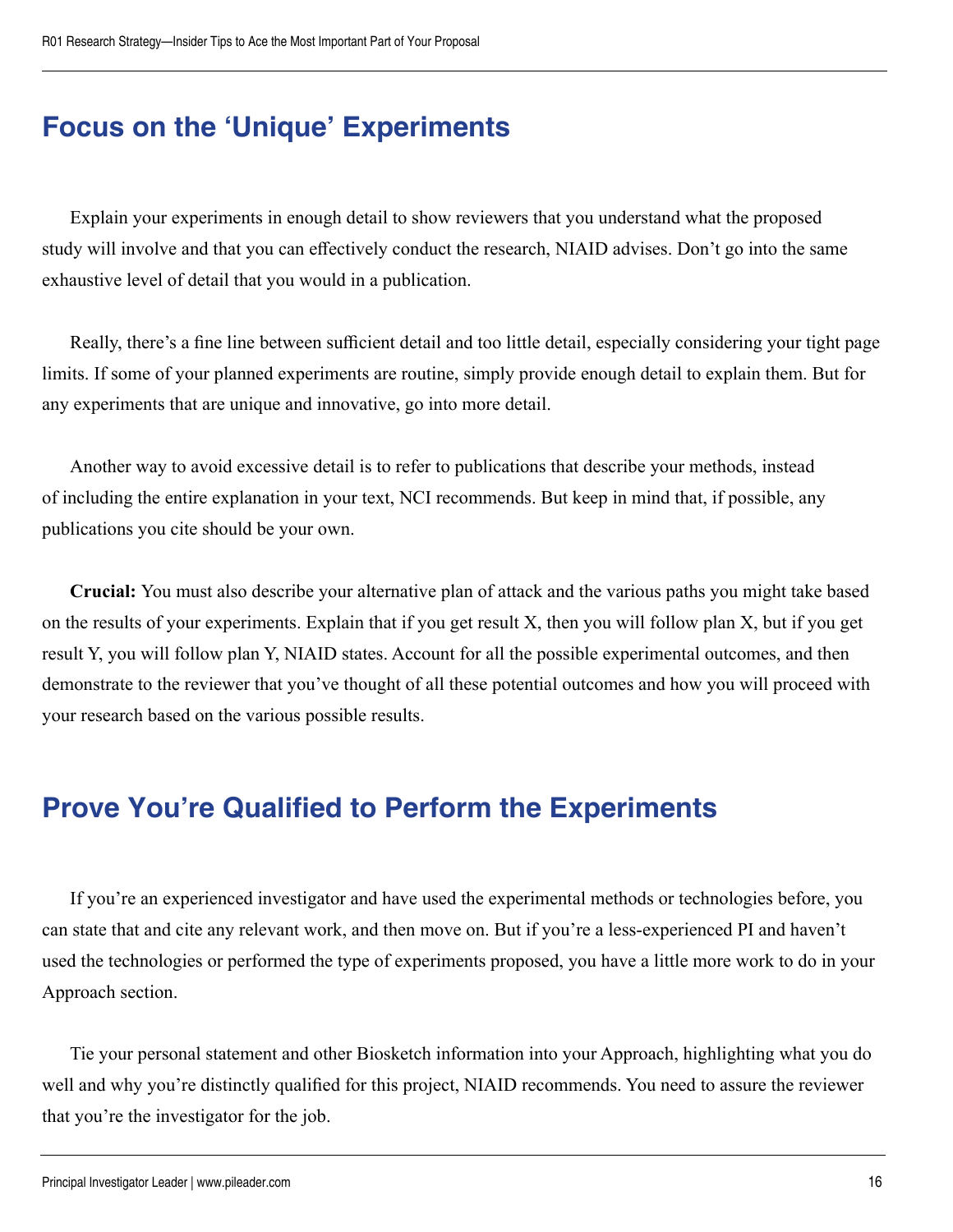If you're using complex technology that you've never used before, illustrate how you're familiar with the experimental details and potential challenges, NCI advises. Keep in mind that if your own track record doesn't adequately support your qualifications for the proposed experiments, you may need to consider adding a coinvestigator or consultant who is familiar with the technology or unique methods.

## **Avoid These Common Mistakes**

The Approach section especially can harbor a whole host of potential pitfalls and mistakes. Reviewers will look specifically to see if your proposal has one of these common mistakes:

- Your proposal is overly ambitious, considering the time frame and your qualifications/experience.
- Your Aims are underdeveloped or unfocused with no accounting for alternative approaches or back-up plans when an experiment yields unexpected results.
- One of your Aims is just a fishing expedition for a missing gene or interactions you list a battery of experiments you'll try out. Don't just do experiments to do experiments — instead, make sure all your experiments are strategic.
- One or more Aims are just too risky.
- You provide too little description of results analysis.
- You rely too heavily on a preferred hypothesis.

What kinds of questions does the reviewer want answered in your Approach — specifically when you're describing each proposed experiment? There are several common ones:

- Why are you doing this experiment?
- What critical information will this experiment provide?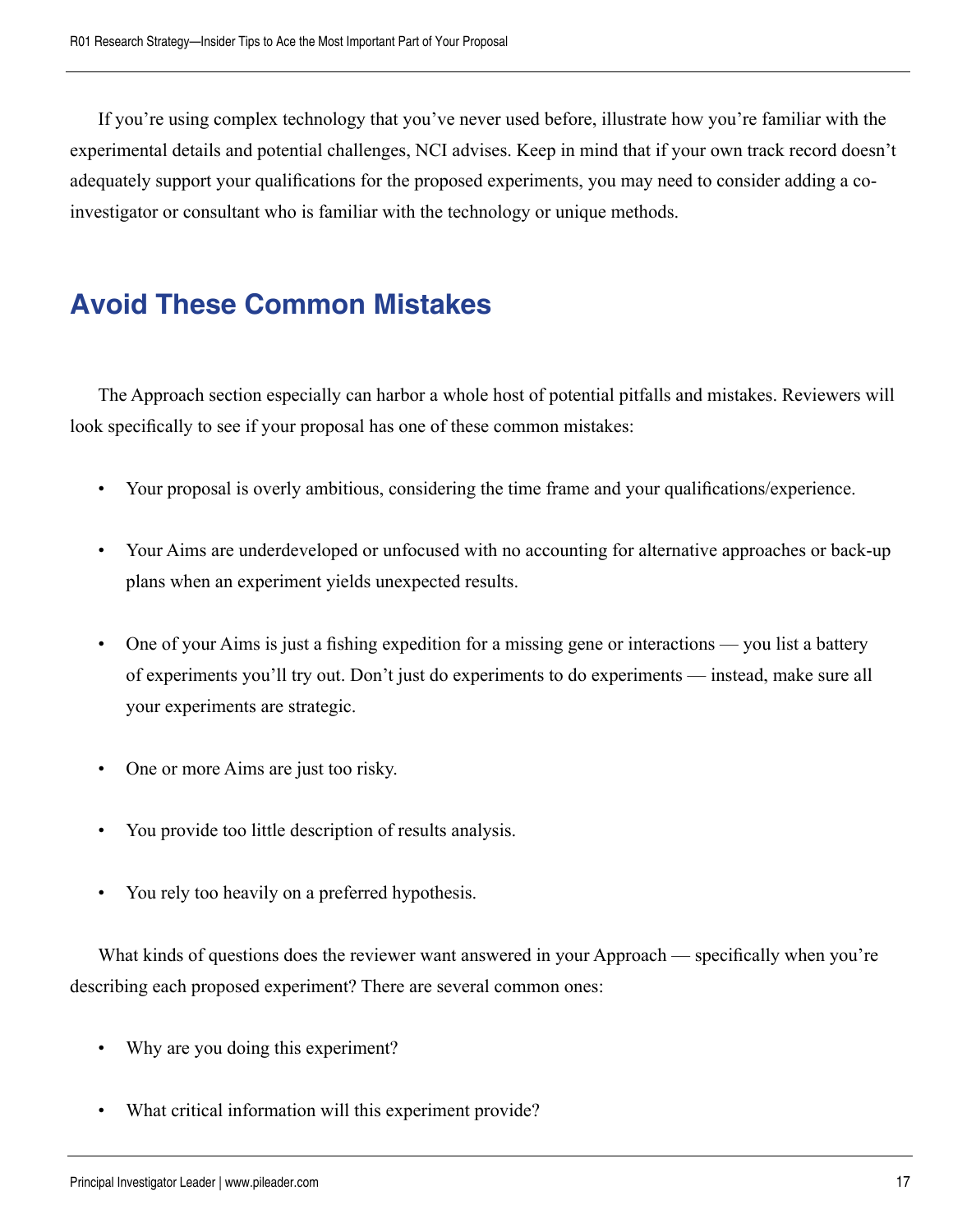- What will it mean when you get the data from the experiment?
- What results do you expect to get?
- What happens if you don't get the results you anticipate?
- What is your plan if the experiments don't work?
- How will you confirm the data you get from each experiment?
- Is this experiment interesting to do or is it a critical, strategic experiment?
- Did you try these experiments before?
- What is your initial plan of attack? How likely is this plan to work?
- Have you carefully thought through the problem you're proposing to solve?

Back-up plans are extremely important in Approach. The reviewer wants to see that you might not know whether every experiment you propose will work, but that you have back-up plans, Lewis says. You need to convince the reviewer that you've thought through all of this, so that you'll end up getting meaningful results.

*Strategy:* What you're really doing here is building the reviewer's confidence in you to achieve that big scientific breakthrough, Lewis explains. Build this confidence using your data, your track record, the big novel thing you've found and your new way of looking at the problem.

When you're addressing alternatives, use a heading like "Alternative Approaches," advises **Paul Spearman, MD,** professor of pediatric infectious diseases and division director of the Department of Pediatrics at Emory University in Atlanta. He offers an example: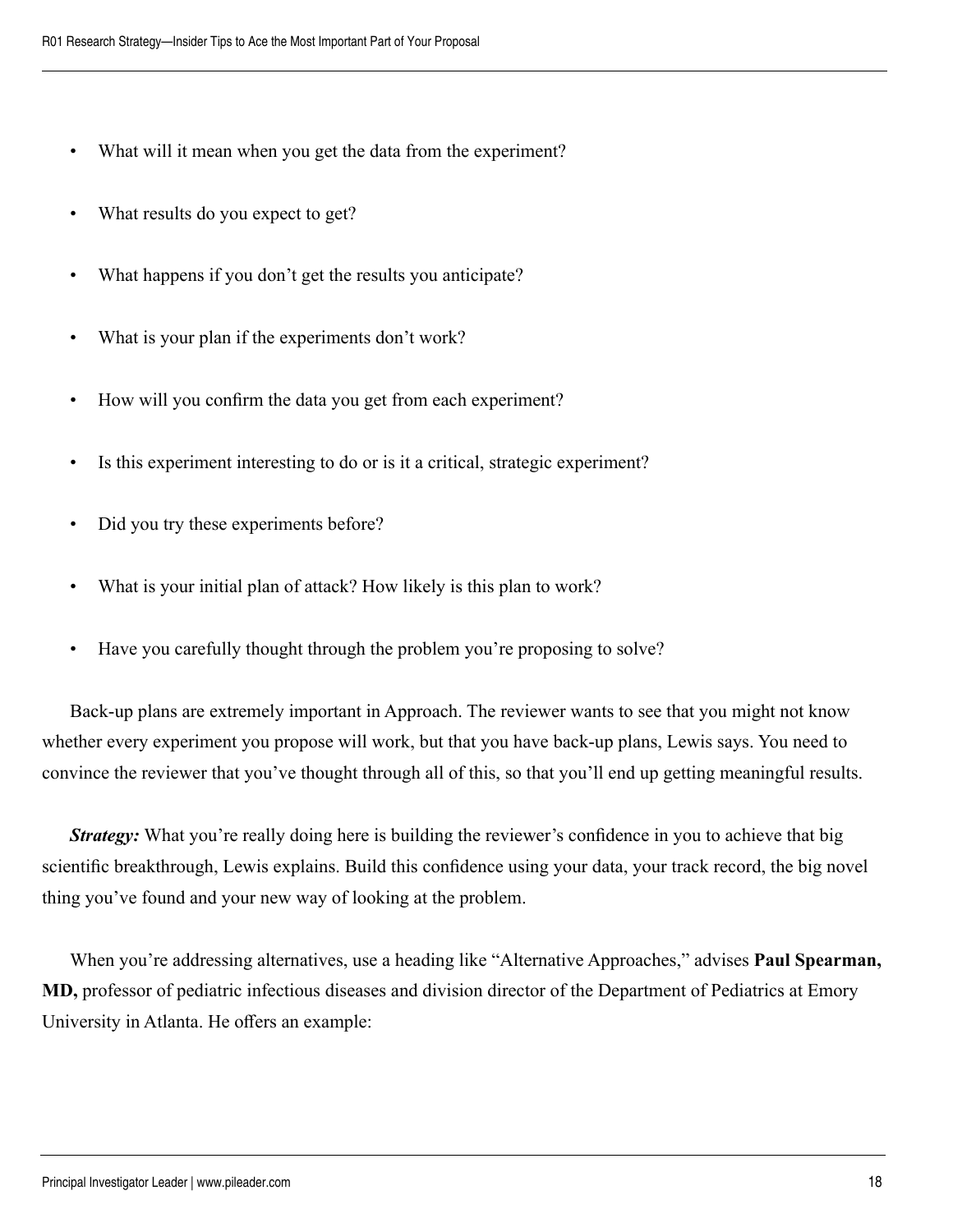*2G. Potential Problems and Alternative Approaches. We realize that Aim 2 is an ambitious aim with multiple components. We have elected to present these experiments within a single overarching aim, rather than creating two separate aims, because the biochemical and microscopic techniques are designed to be complementary in reaching the same goals. We have considered alternative biochemical fractionation protocols to purify endosomes, such as a multi-step differential sedimentation approach. This was not considered as a first-line technique because of the high density of Gag complexes, which would result in co-sedimentation of all Gag complexes with the enriched endosomal fractions obtained in the final step of this type of separation. However, our separation technique is still under revision and will be modified as needed to produce the best separation of endosomal and plasma membrane markers. For the microscopic techniques proposed, we will benefit from the expertise of many individuals associated with the Vanderbilt Cell Imaging Core Facility and from our collaborator Dr. Smith. We will seek additional control fluorescent fusion molecules as markers of specific vesicular compartments during the conduct of this project. We will be careful to assess effects on cell viability and consider indirect effects on Gag/Vpu trafficking that may result from these interventions. Finally, we have considered alternatives to our model. The compartment in which the cellular inhibitor resides and in which Vpu acts may not be identical to the LE, MVB, or RE. If this is the case, we will seek counsel with other experts at our institution and others to suggest alternative vesicular compartments that may be involved and to provide markers that will identify these compartments.*

# **Additional Details You Might Add to Approach**

You need to save up page space for your Approach section, because there are so many components required here. In the end, your Approach section will likely be the longest of the Research Strategy sections. In addition to NIH's mandated components in Approach, depending on the nature of your proposed work, you might want to add some additional details like:

• A timetable illustrating how and when you'll accomplish your Specific Aims, pointing out any overlap of experiments and alternative approaches.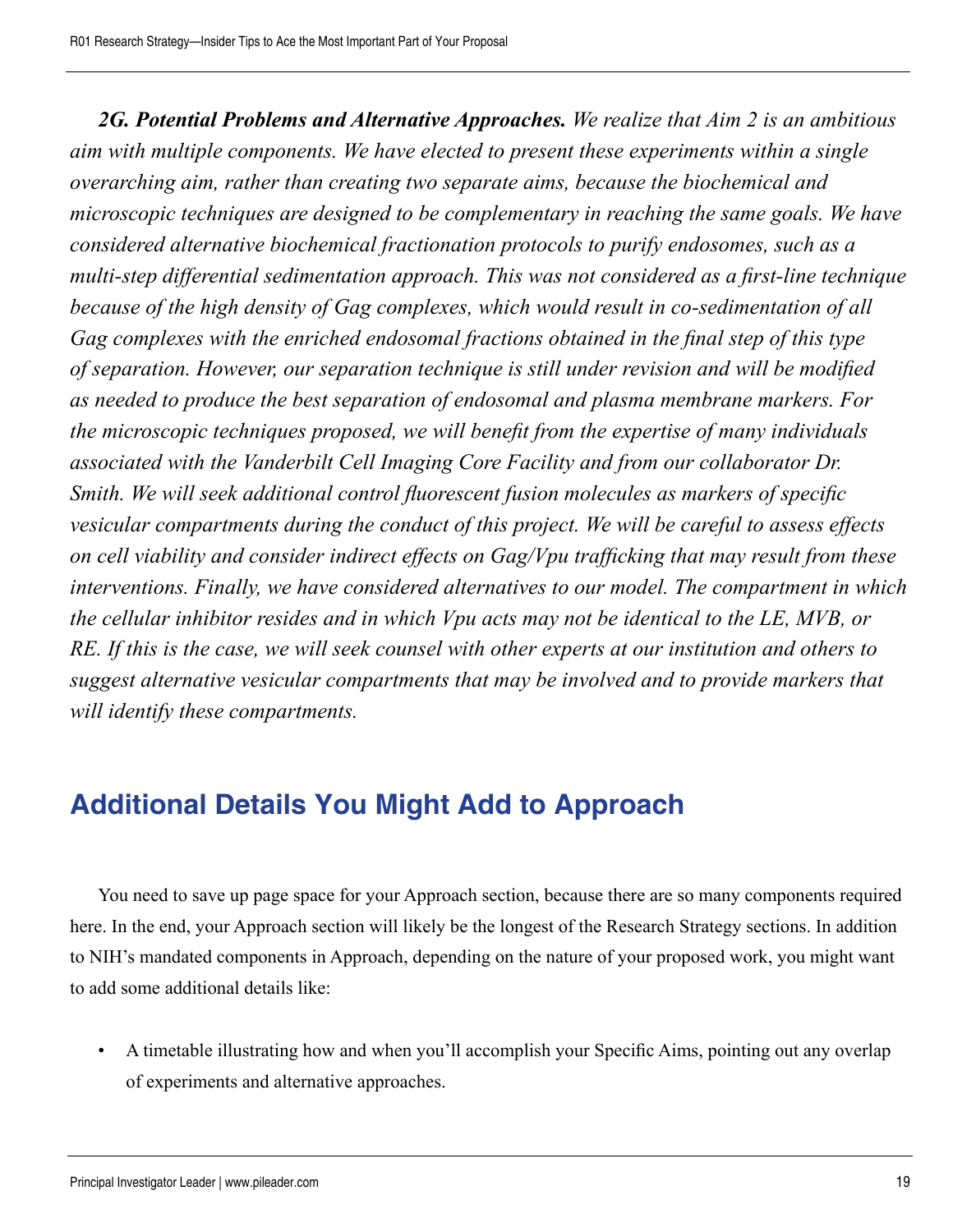- Milestones and time lines, assessing whether they're appropriate.
- Your strategy to address high-risk aspects and to establish feasibility for early-stage projects.
- Why you'll use one method over others, showing that you didn't overlook any alternative approaches.
- Letters from individuals involved if your proposal involves collaborations and offers of materials or reagents with restricted availability.

# **How to Organize Your Approach Section**

There are several different ways to organize your Approach section, and NIH allows you to choose the organizational method that works best for your proposal. Keep in mind, however, that some I/Cs do require a certain organizational structure.

You might place your preliminary data at the beginning of your Approach section, or you might put the pieces of data with each Aim, Lewis says either way will work. Usually, you'll detail your experimental design, along with some methods and preliminary data to support each Aim. Here are three different ways you might organize your Research Strategy:

#### **Option 1:**

- Significance
- **Innovation**
- Approach
	- \* Preliminary Studies
	- $*$  Aim 1
	- $*$  Aim 2
	- $* A$ im 3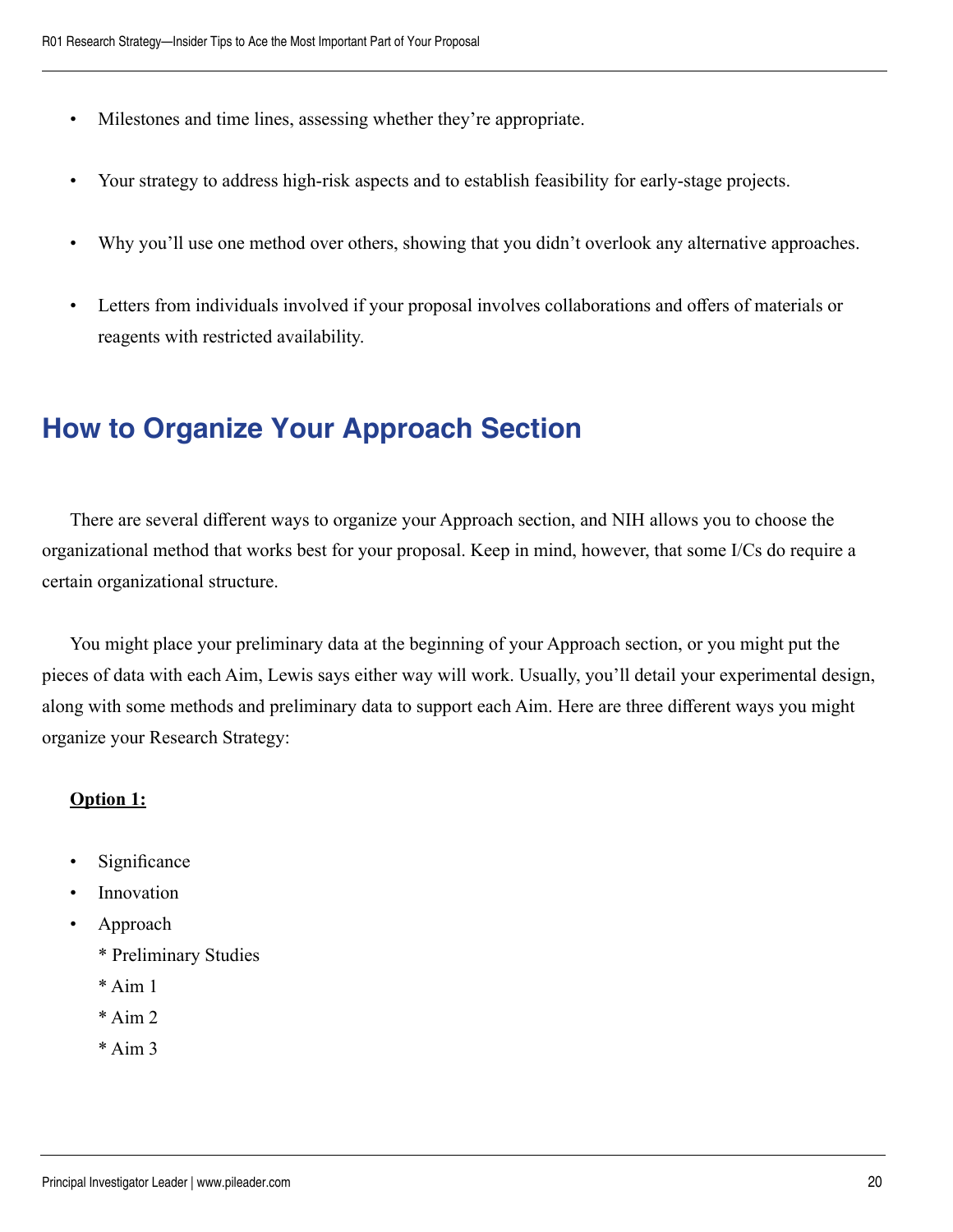#### **Option 2**

Approach

- Aim 1
	- \* Significance, Innovation, Approach
- Aim 2
	- \* Significance, Innovation, Approach
- $\cdot$  Aim 3 \* Significance, Innovation, Approach
- Preliminary Studies/Progress Report

#### **Option 3**

- Aim 1: Preliminary Studies, Significance, Innovation, Approach
- Aim 2: Preliminary Studies, Significance, Innovation, Approach
- Aim 3: Preliminary Studies, Significance, Innovation, Approach

Keep in mind that you have very limited space, so some of these options may not work. For instance, Option 2 may not work for many proposals, because placing all three sections under each aim will be difficult with the current page limitations, Spearman says.

*Tip:* Veteran NIH reviewers are most used to seeing Preliminary Studies or Progress Report in a separate section, so you may want to do it that way.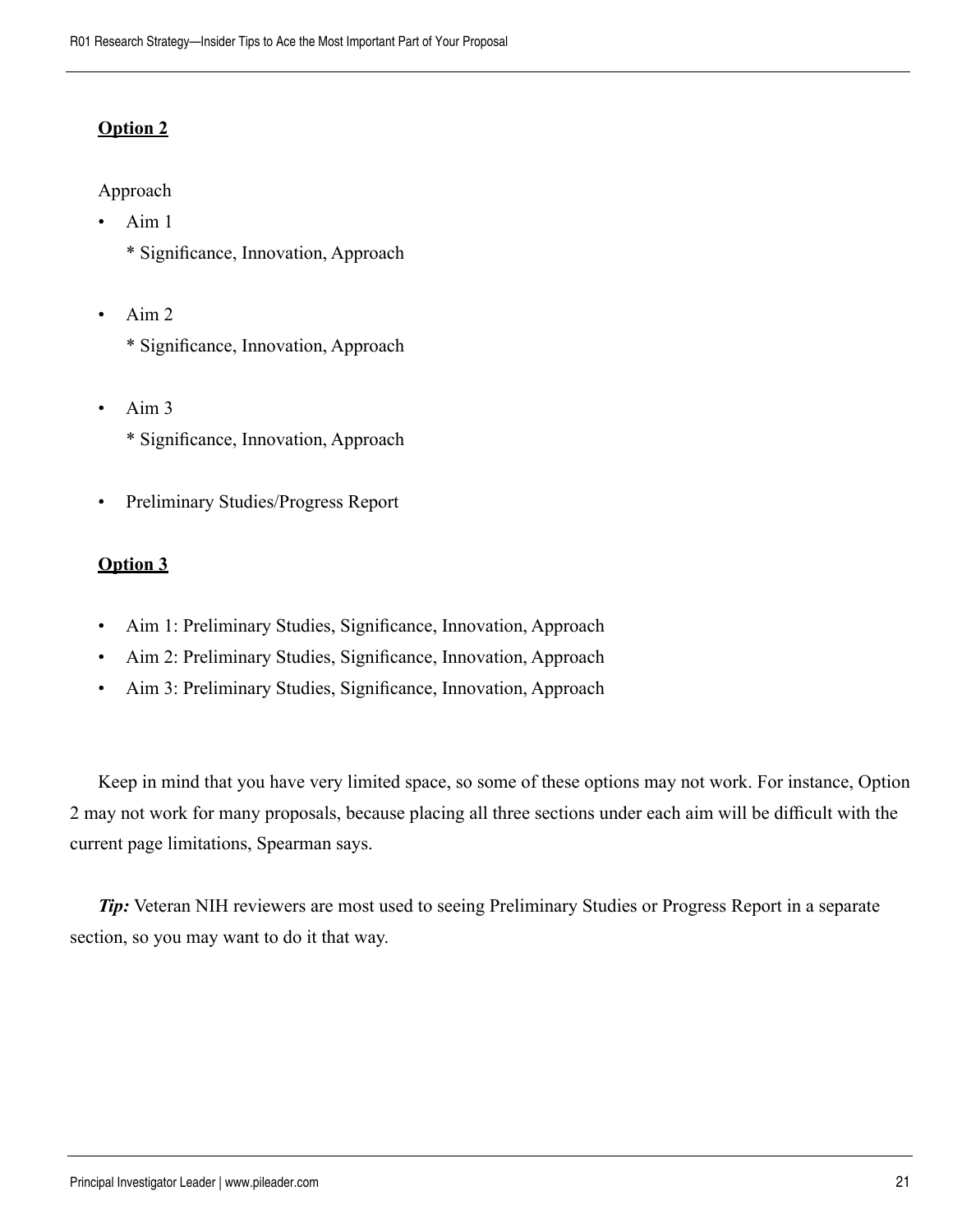# **Preliminary Data/Progress Report: Cite the Most Important Data**

For new R01 applications, you'll need to include Preliminary Data, while for renewal applications you'll need to include a Progress Report. The sections for Preliminary Data and Progress Report are included in the 12-page Research Strategy.

NIH instructs reviewers to not place as much emphasis on Preliminary Data for early-stage investigators as they do for more established PIs, but you still need to detail your preliminary studies, data and experience directly related to the proposed project. Like the other sections, Preliminary Data is a key area in your proposal to help build the reviewer's confidence in your ability to take on the project.

*Best bet:* For Preliminary data, show only the best, most convincing data to support your arguments, Lewis advises. Take the "less is more" approach for Preliminary Data, and detail fewer data while explaining more. Avoid any extraneous information and ensure that all data presented are what the reviewer really needs to know.

So not only should you present the most pertinent Preliminary Data, but you also need to interpret the results and describe what it means to your proposed project. According to the NIAID, here's what you need to do:

- **Demonstrate feasibility.** Show that you have the necessary expertise to conduct the experiments you propose. Also, show that you're on the right track by presenting Preliminary Data that support your hypothesis and research plan.
- **• Be critical.** The reviewers will be critical of your results, so you might as well beat them to the punch. Critically interpret your preliminary results and detail any alternative meanings of the data to demonstrate that you've thoroughly considered the problem.
- **• Show you know what you're talking about.** Include enough information about Preliminary Data to sufficiently explain how this early data has prepared you for the proposed research. The amount of data you'll need to present should be proportional to the complexity of your proposed project.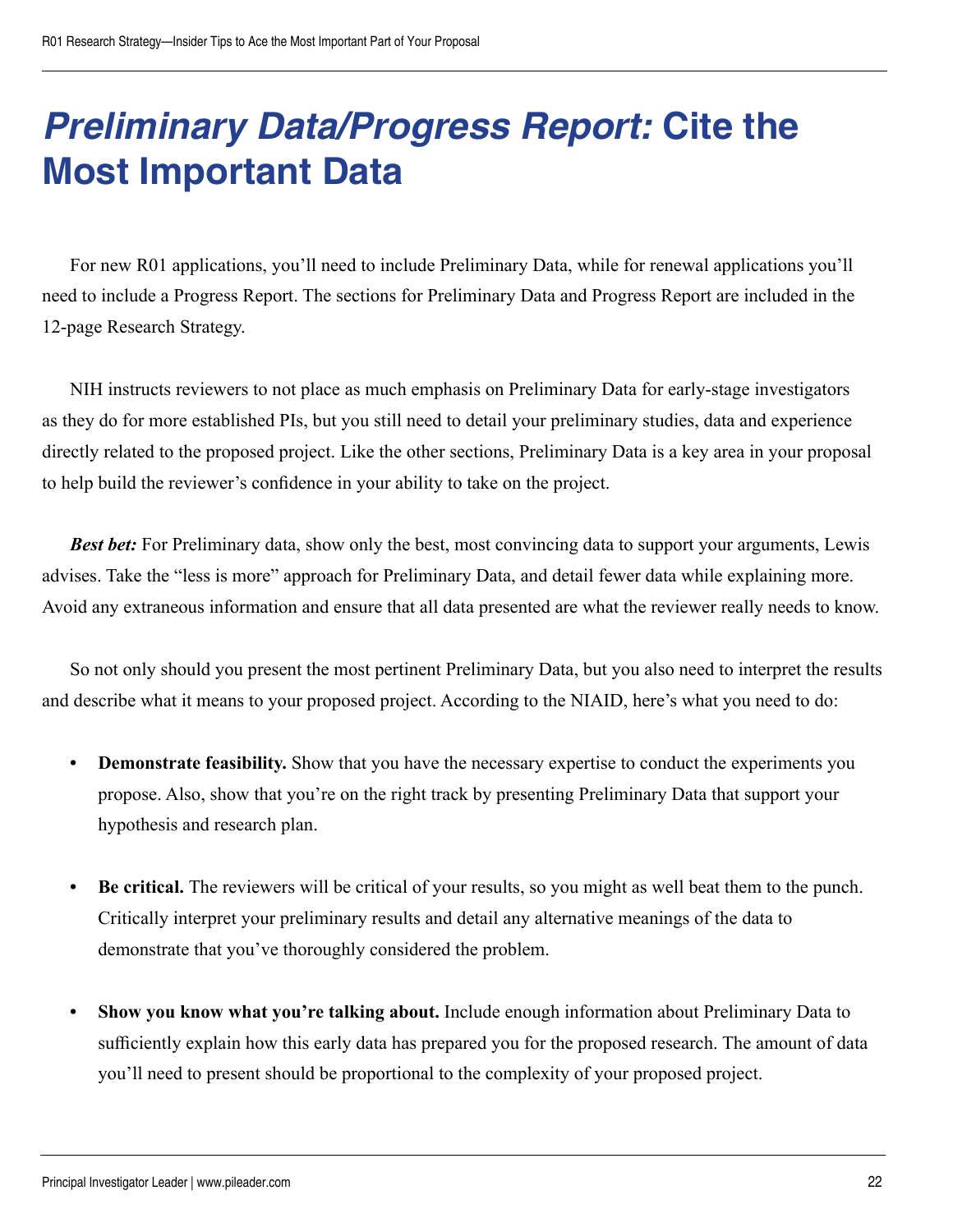- **• Highlight your own data.** Although you can include Preliminary Data from other investigator's work, present your own preliminary or unpublished data first and foremost. Be sure to identify what results are from your lab's work versus other people's publications.
- **• Outline your previous experience.** Present some of your prior experience supporting that you have the ability to head up the proposed project and achieve its Aims.

## **What Kinds of Data You Should Present**

When you're thinking about the Preliminary Data that will really make your application shine, think about how the positive/negative results and the studies' statistical power will affect reviewers' perceptions of your proposed research. For example, if you're citing a study that had positive results with adequate statistical power, the reviewer might question why you need to conduct the proposed research because you already have strong evidence supporting your hypothesis.

A past experiment with null or negative results and adequate statistical power might tell the reviewer that your Preliminary Data is showing you failed to get results even though you had enough power to do so.

Conversely, if you had null or negative results but inadequate statistical power, you could point out that you couldn't differentiate between the means as not to be believed or is a product of chance, according to **William Gerin, PhD,** professor of biobehavioral health and director of the Mind-Body Cardiovascular Psychophysiology Laboratory at Pennsylvania State University.

*Ideal:* Your most desirable outcome is positive results and inadequate statistical power. If the statistical power was insufficient to detect effects, you are on the right track with your preliminary studies and your results support the replication you're proposing, Gerin says.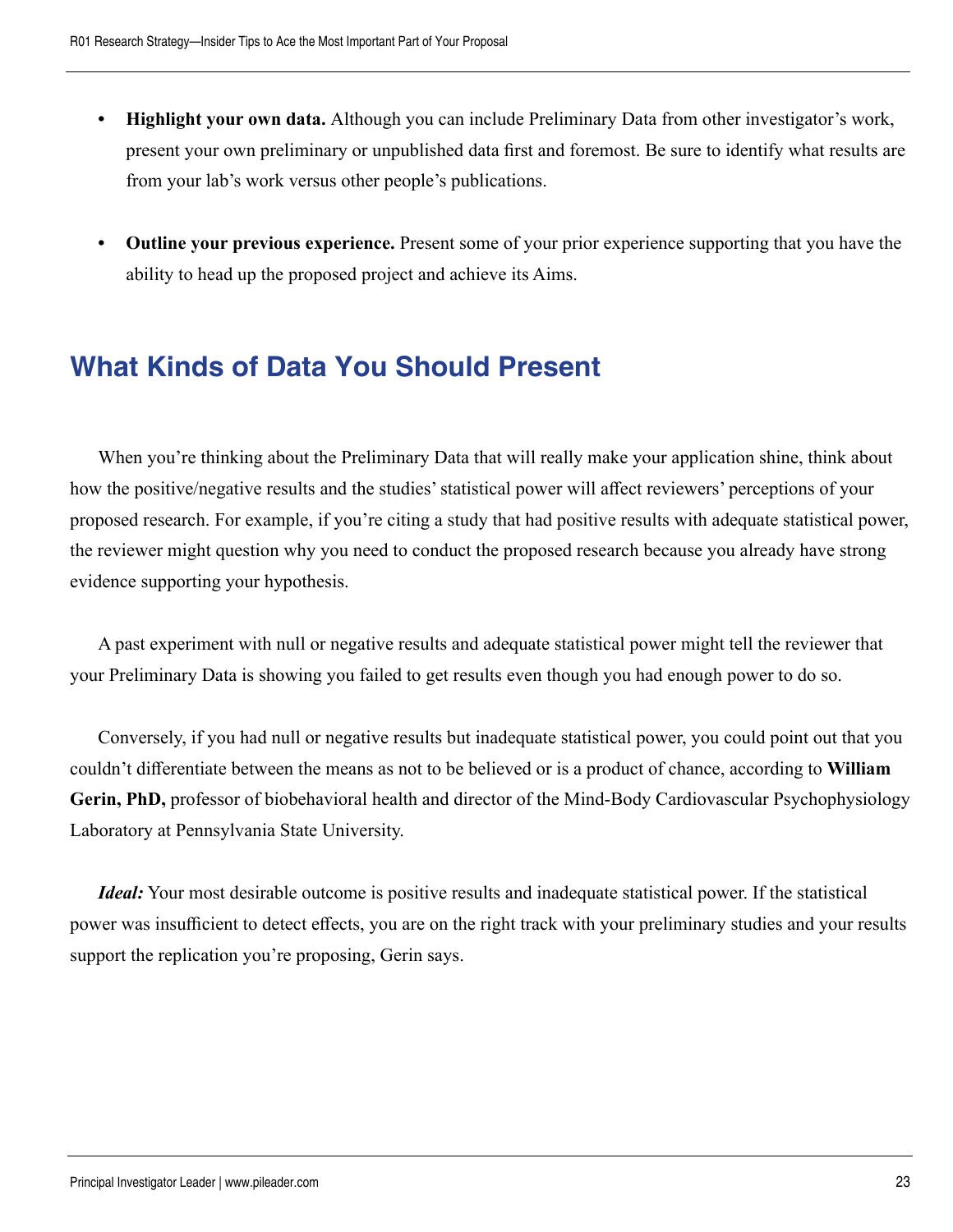# **What to Include in Your Progress Report**

If you're submitting a renewal or revision application, you'll need to include a Progress Report. In about one or two pages, you'll need to demonstrate your progress toward achieving your Aims. Specifically, NIH wants you to include in your Progress Report:

- **• Beginning and end dates.** Cite the beginning and end dates for your project period, meaning the period covered since the last competitive review.
- **• Your findings.** Provide a summary of your findings and their importance as they relate to your Specific Aims. First, restate your Specific Aims, and then write a narrative summary of the progress you've made for each Aim.
- **• Published and unpublished results.** You don't have to relist your publications, but instead you will upload them as a separate document. Be sure to highlight in the results your progress toward achieving your Aims.